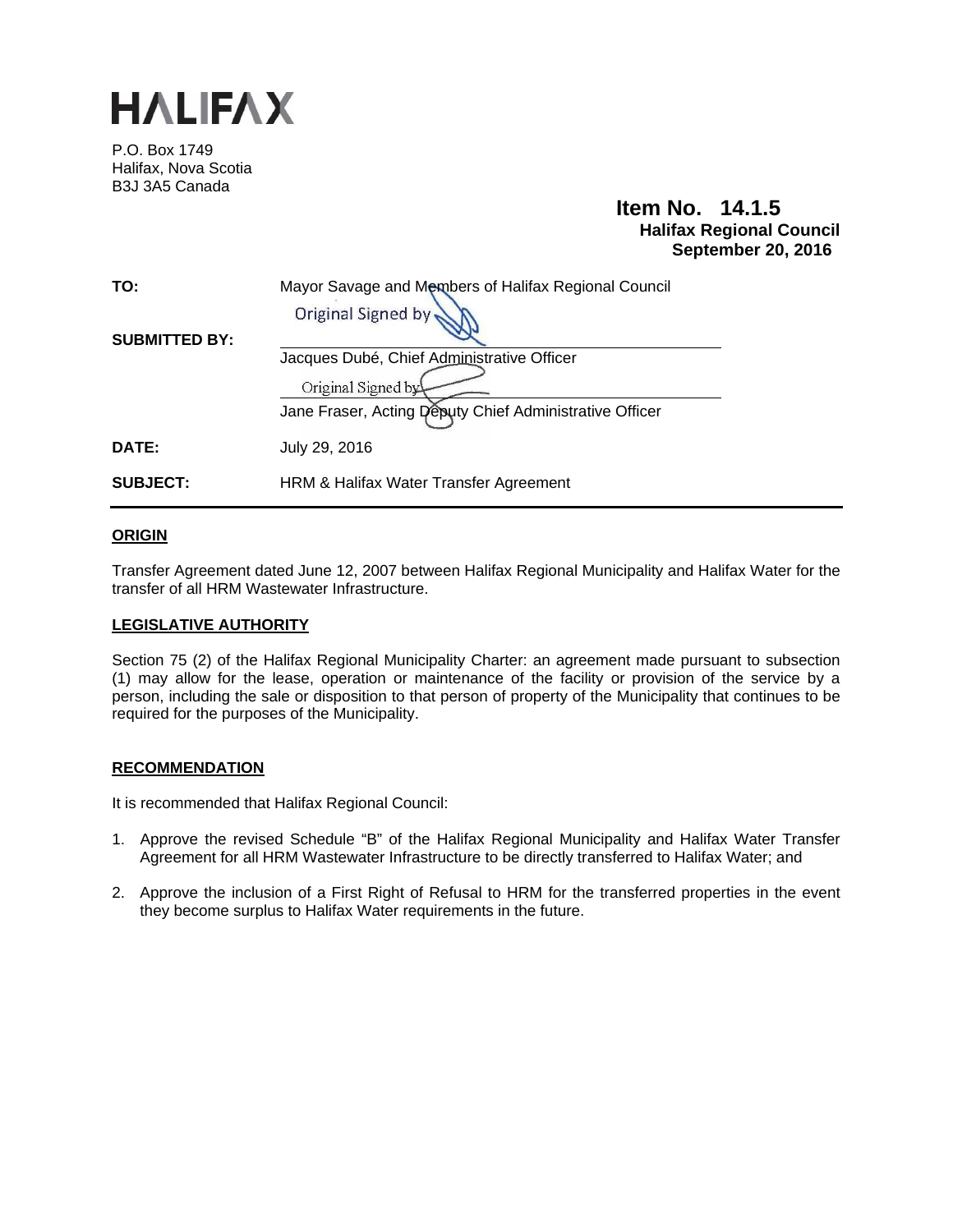#### **BACKGROUND**

- June 27, 2006, Regional Council approval of motion to authorize Halifax Regional Water Commission (HRWC) and Halifax Regional Municipality (HRM) to pursue an amendment to the HRWC Act (including as Attachment A to May 25, 2006 Private and Confidential staff report), through a Private Members or Provincial Government Bill, which will enable the Nova Scotia Utility and Review Board (NSUARB) to regulate HRM's waste water system with associated rates recommended by the HRWC Board and approved by the NSUARB;
- December 12, 2006, Regional Council motion authorizing HRM and HRWC staff to proceed with water and wastewater merger activities with a target date of April 1, 2007, for a combined utility operation. Furthermore, authorizing HRM and HRWC staff to negotiate a transfer agreement to be approved by the HRWC Board and HRM Council with ultimate approval by the Nova Scotia Utility and Review Board;
- May 29, 2007, Regional Council approval of the transfer of HRM's wastewater services, inclusive of all related staff, assets and liabilities as described in the draft Wastewater and Storm Water Transfer Agreement substantially in the form attached to the May 24, 2007 staff report, to Halifax Regional Water Commission; and to request the HRWC to compile an application to the Nova Scotia Utility and Review Board (NSUARB) for approval of the transfer agreement and interim wastewater rates.

#### **DISCUSSION**

#### *Revised Schedule "B"*

There are two sections of the Transfer Agreement that deal with real property; (1) Clause  $7 -$  Real Property owned by HRM; (2) Clause 9 – Other Real Property Interest.

Clause 7(a) reads as follows;

*Subject to more specific provisions herein to the contrary, all of the real property owned by HRM upon which municipal waste-water facilities and municipal storm-water facilities are situated, including the real property described in Schedule "B" hereto, except for municipal road right-of-way, shall be transferred to HRWC by Warranty Deed on the Transfer date or as soon as reasonably possible thereafter,* 

Furthermore, Clause 7(c) reads as follows;

*Where any real property is owned by HRM, for multiple municipal uses or purposes, except where pursuant to Schedule "B" a property is to be subdivided to separate the ownership to reflect multiple municipal uses;* 

- *(i) if the predominant municipal use of the property is for purposes other than municipal waste-water or municipal storm–water facilities or services, HRM will retain title and grant an easement to HRWC to accommodate HRWC's use for municipal waste-water or municipal storm-water facilities or services;*
- *(ii) if the predominant municipal use of the property is for municipal waste-water or municipal storm-water facilities or services, HRM will transfer title to HRWC, retaining such easement or other right, title and interest as is reasonably necessary to accommodate HRM's continued use for purposes other than municipal waste-water or municipal storm-water facilities or services, in which event HRM will be responsible for any maintenance associated with such use and shall indemnify and hold harmless HRWC in respect of any claims, demands or liabilities caused or contributed to by events, acts or omissions in regards to such use.*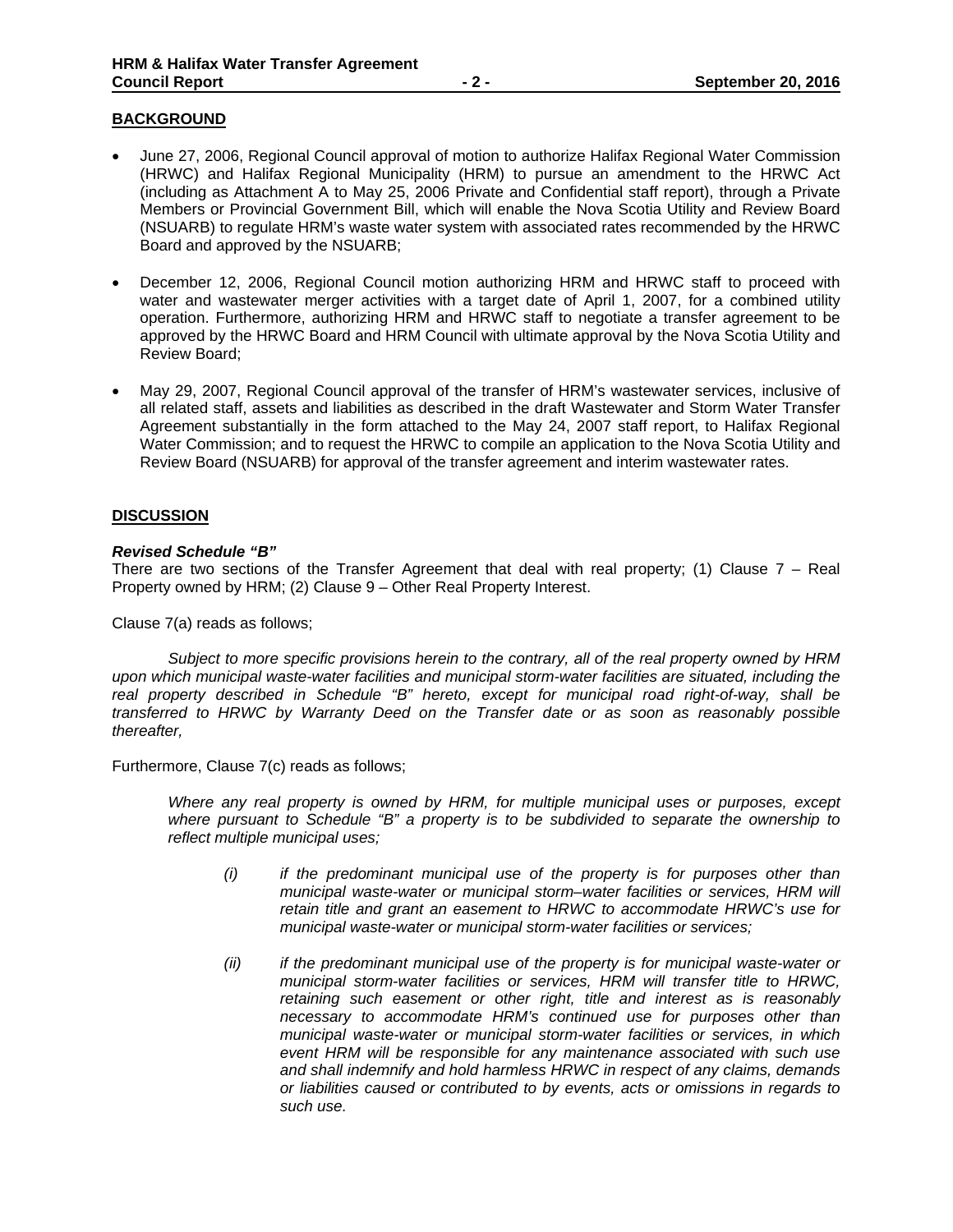After the HRM/HRWC Wastewater and Storm Water Agreement Report was approved by Regional Council, Corporate Real Estate and Parkland Planning staff and HRWC staff began the lengthy review of the list of properties to be transferred; Schedule "B". In reviewing the properties, it became apparent that there were numerous errors and omissions.

Staff conducted a detailed review of the list, on a property by property basis, including site visits. The original Schedule "B" was divided into three categories;

- 1. Direct Transfer: Properties where the primary use was solely for waste-water or municipal stormwater facilities or services, with no HRM uses, could be directly transferred from HRM to HW in their entirety;
- 2. Joint Interest Subdivision Required: Properties that are shared equally between HRM and HW, with no distinct primary and secondary uses, a subdivision is being proposed to separate the ownership to reflect the shared HRM and HW uses;
- 3. Halifax Water Easement Required: Properties where the primary use is predominantly that of HRM's, an easement will be granted to HW for its secondary use.

With the changes to the original Schedule "B", staff is recommending that Regional Council approve the revised Schedule "B".

#### *First Right of Refusal*

Staff also negotiated with HW staff for a First Right of Refusal (FROR), which was not contemplated in the original Agreement. The general terms of a FROR would be that any property that was to become surplus to the requirements of HW in the future, HRM would have the first option to purchase the property at market value. Market value would be determined at the time of sale by a third party appraisal. This would be for only the direct transfer properties, and only if in the future they are no longer required for HRWC purposes and are to be sold. HRM would decide at that time if it wanted to purchase the property or not.

With the inclusion of a First Right of Refusal option to the original Agreement, staff is recommending that Regional Council approve the First Right of Refusal.

#### **FINANCIAL IMPLICATIONS**

There are no Financial Implications with this report. However, if in the future the Municipality invokes the FROR, then it would be a market value transaction.

#### **COMMUNITY ENGAGEMENT**

No Community Engagement was considered for this report.

#### **ENVIRONMENTAL IMPLICATIONS**

It would be the responsibility of Halifax Water, at their discretion, to do an Environmental Assessment of the properties being transferred as part of their due diligence,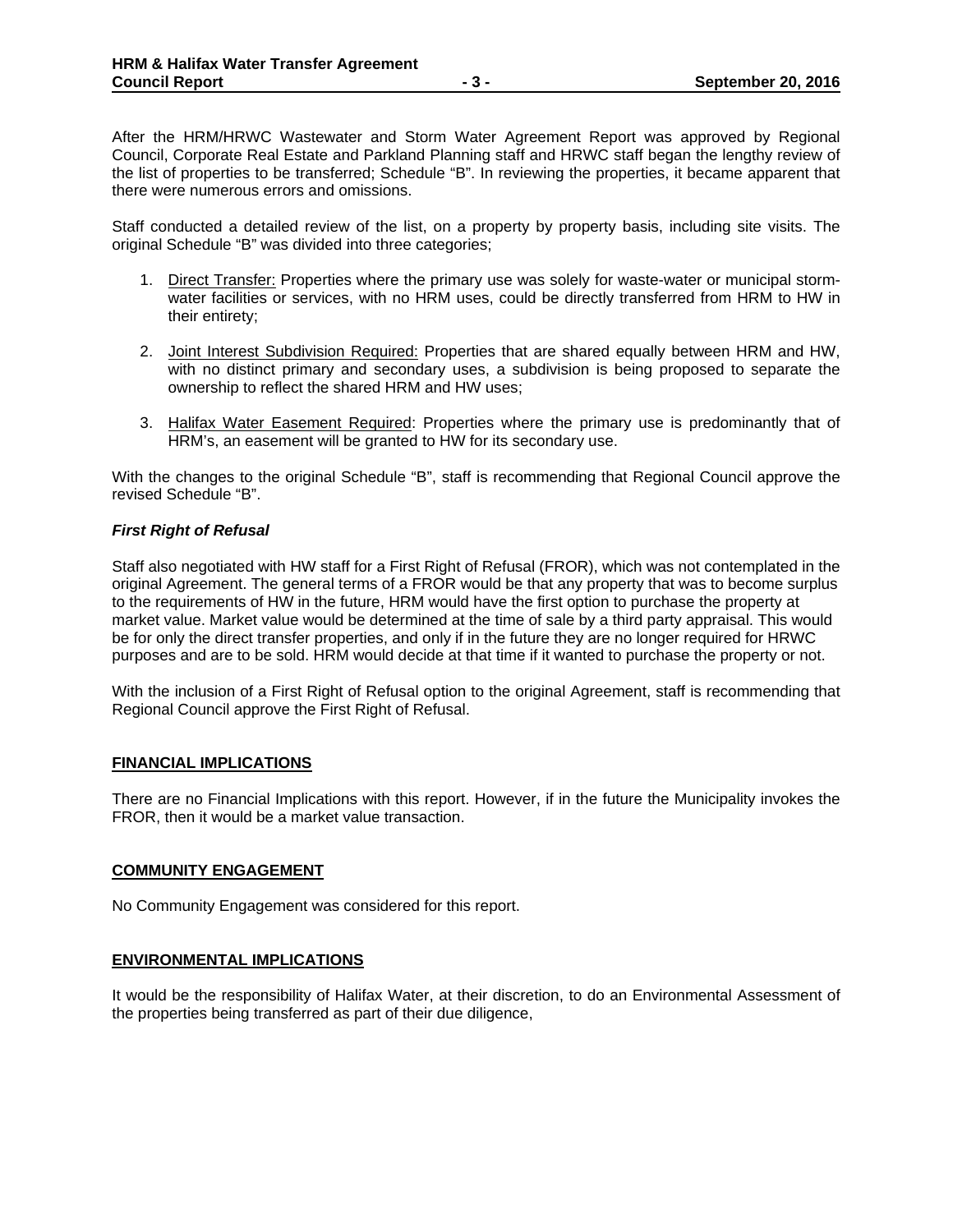### **ALTERNATIVES**

Regional Council could choose not to revise Schedule "B" of the original Transfer Agreement. This is not recommended, as the original list had errors and omissions, and did not represent the intent of the Agreement and complexity of the primary and secondary uses of the properties.

#### **ATTACHMENTS**

- Attachment "A" Original List from Transfer Agreement
- Attachment "B" Revised List of Properties to be Directly Transferred to Halifax Water

Attachment "C" – List of Properties that require Subdivision to separate HRM and Halifax Water uses

Attachment "D" – List of Properties that will have a Grant of Easement for Halifax water use of property

A copy of this report can be obtained online at http://www.halifax.ca/council/agendasc/cagenda.php then choose the appropriate meeting date, or by contacting the Office of the Municipal Clerk at 902.490.4210, or Fax 902.490.4208.

| Report Prepared by: | Tom Crouse, Acquisition and Disposal Manager, Corporate Real Estate, Operations<br>Support 902.490.5931 |
|---------------------|---------------------------------------------------------------------------------------------------------|
| Report Approved by: |                                                                                                         |
|                     | Michael Wile, Acting Manager Corporate Real Estate 902.490.5521                                         |
| Report Approved by: | Peter Stickings, A. Director, Operations Support, 902.490.7129                                          |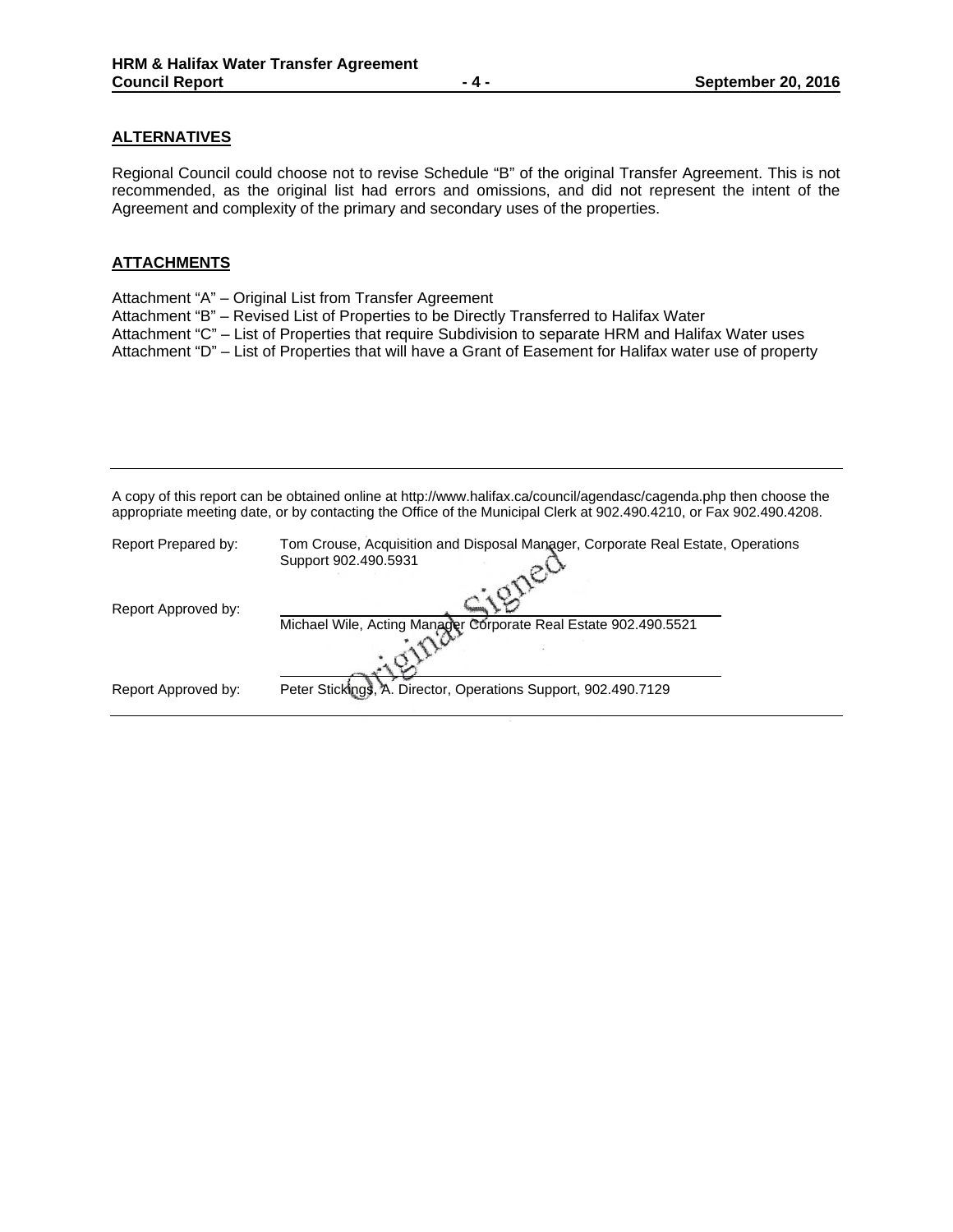### **ATTACHMENT "A" HRM & Halifax Water Transfer Agreement Original List from Transfer Agreement**

### **SCHEDULE "B"**

### HALIFAX REGIONAL MUNICIPALITY STATION ID NUMBERS **Technical and Underground Service Pumping Stations**

| <b>Station</b><br><b>Identification</b><br><b>Number</b> | <b>Pumping Station</b><br>Reference Name | <b>Civic Address</b>         | PID#     |
|----------------------------------------------------------|------------------------------------------|------------------------------|----------|
| PW666410                                                 | <b>Aerotech Drive</b>                    | 199 Aerotech Dr              | 40955288 |
| PW661760                                                 | Ahmadi Drive                             | 77 Ahmadi Cr                 | 40767030 |
| PW666390                                                 | <b>Airport Dumping Station</b>           | 142 Goudey Dr                | 00526574 |
| PW661620                                                 | Armerest                                 | 15 Taleen Dr                 | 40561722 |
| PW661770                                                 | <b>Armenia Drive</b>                     | 95 Armenia Dr                | 40776254 |
| PW664170                                                 | Armdale Rotary                           | 2640 Joseph Howe Dr          | 00208355 |
| PW661120                                                 | <b>Auburn Avenue</b>                     | 56 Auburn Ave                | 00283291 |
| PW664040                                                 | <b>Balcombe Drive</b>                    | 1 Ferndale                   | 00300848 |
| PW661690                                                 | <b>Balsam Road</b>                       | 8 Balsam Rd                  | 40113136 |
| PW661290                                                 | <b>Barclay Avenue</b>                    | 15 Barclay Ave               | 40933939 |
| PW666400                                                 | <b>Barnes Drive</b>                      | 635 Barnes Dr                | 00526574 |
| PW664220                                                 | <b>Bayers Lake</b>                       | 118 Chain Lake Dr            | 40876625 |
| PW661370                                                 | <b>Bay Road</b>                          | 2193 St. Margarets Bay<br>Rd | 40026767 |
| PW662810                                                 | Beaver Bank #2                           | 998 Beaver Bank Rd           | 40830853 |
| PW662650                                                 | Beaver Bank #3                           | 1240 Beaver Bank Rd          | 40829459 |
| PW662800                                                 | Beaver Bank #5                           | 4 Pinehaven Dr               | 00466821 |
| PW661720                                                 | <b>Bedford Yacht Club</b>                | 73 Shore Dr                  | 00431007 |
| PW661430                                                 | <b>Bluewater Road</b>                    | 246 Bluewater Rd             | 40915696 |
| PW661710                                                 | <b>Brook Street</b>                      | 25 Brook St                  | 40299067 |
| PW661610                                                 | <b>Cavalier Drive</b>                    | 145 Cavalier Dr              | 40128282 |
| PW661150                                                 | Chain Lake                               | 90 Susie Lake Cr             | 40899981 |

 $(1033502 v7)$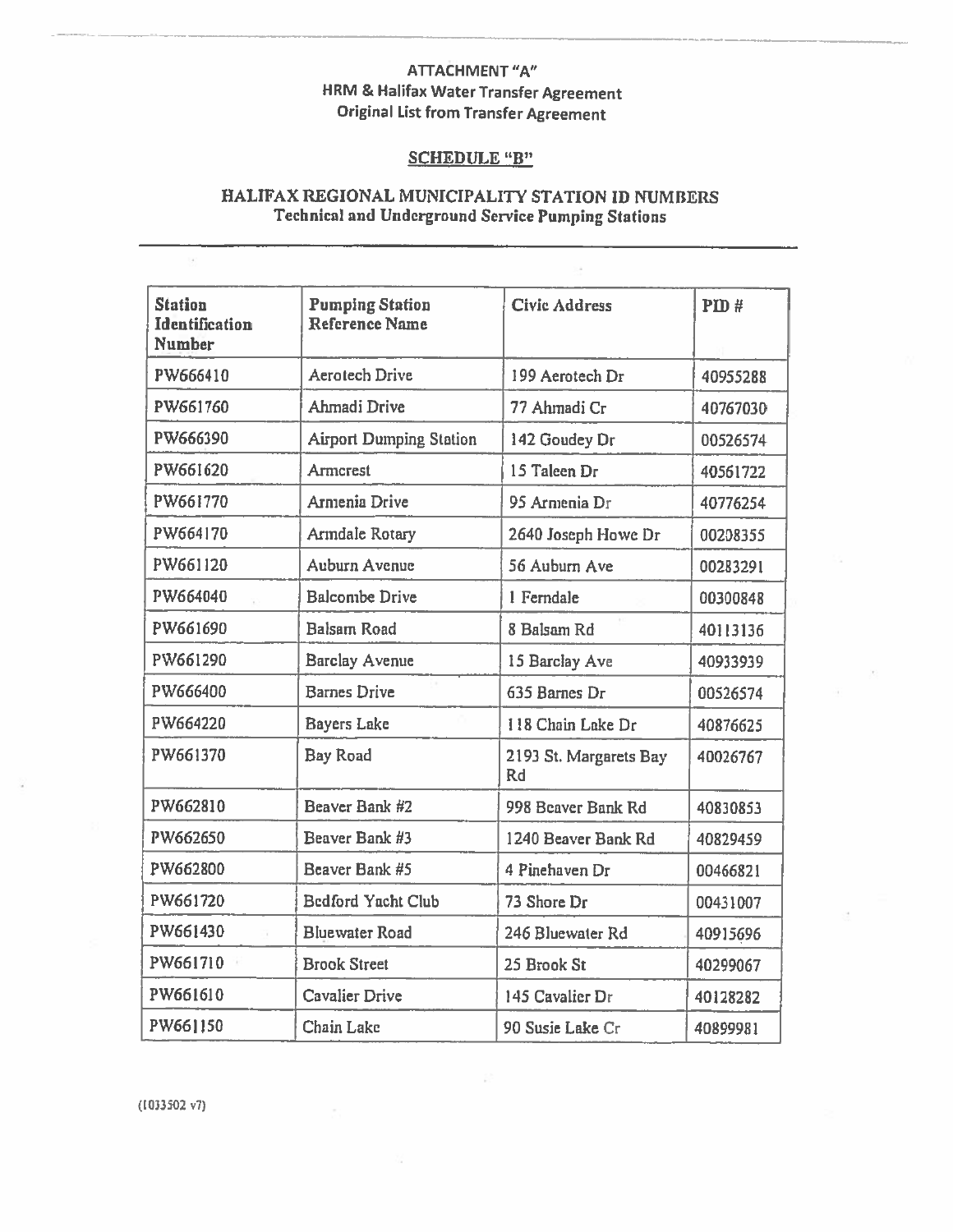| PW662790 | Chandler Drive                | 271 Chandler Dr              | 40915290 |
|----------|-------------------------------|------------------------------|----------|
| PW664030 | <b>Crescent Avenue</b>        | 33 Crescent Ave              | 00300145 |
| PW661270 | Colpitt Lake Road             | 15B Colpitt Lake Rd          | 40934226 |
| PW661190 | Costco                        | 231 Chain Lake Dr            | 40701955 |
| PW664060 | <b>Dingle Tower</b>           | 67 Parkhill Rd               | 00279844 |
| PW661200 | <b>Duffus Street</b>          | 5211 Duffus St               | 40928384 |
| PW666220 | <b>Fairfield Holding Tank</b> | 1660 Fairfield Rd            | 00079020 |
| PW661630 | Fall River #1                 | 1479 Fall River Rd           | 00505974 |
| PW661640 | Fall River #2                 | 113 Lockview Rd              | 40908071 |
| PW661650 | Fall River #3                 | 313 Lockview Rd              | 40908121 |
| PW661660 | Fall River #4                 | 407 Lockview Rad             | 40256810 |
| PW661420 | Farmers (Twin Cities)         | 20 Farmers Dairy Ln          | 00429266 |
| PW662780 | <b>First Lake Drive</b>       | IA Kingfisher Wy             | 00359968 |
| PW663830 | Fish Hatchery Park            | 1441 Bedford Hwy             | 40106874 |
| PW661790 | <b>Galloway Drive</b>         | 30 Galloway Dr               | 41093501 |
| PW661700 | <b>Golf Links Road</b>        | 140B Shore Dr                | 40919128 |
| PW661410 | Governors Glen                | 72 Governors Lake Dr         | 40026734 |
| PW661360 | Greenhead Road                | 64 Greenhead Rd              | 40050585 |
| PW661400 | Greenwood Avenue              | 171 Greenwood Ave            | 40535817 |
| PW661580 | <b>Hamilton Station</b>       | 26 Woodys Ln                 | 40912370 |
| PW661330 | Iris Avenue                   | 20 Iris Ave                  | 40892176 |
| PW661600 | <b>Judy Anne Court</b>        | 61 Judy Anne Ct              | 40471559 |
| PW661080 | <b>Kearney Lake</b>           | 128 Kearney Lake Rd          | 40920811 |
| PW661440 | <b>Killarney Drive</b>        | 11B Killarney Dr             | 40915787 |
| PW666370 | Lakeland #1                   | 50 Lakeland St               | 40608804 |
| PW666360 | Lakeland #2                   | 153 Lakeland St              | 41188889 |
| PW663340 | Lakeside #1                   | 1447 St. Margarets Bay<br>Rd | 00347930 |
| PW663350 | Lakeside #2 (Rosewood)        | 16 Rosewood Ave              | 40033318 |

(1033502 v7)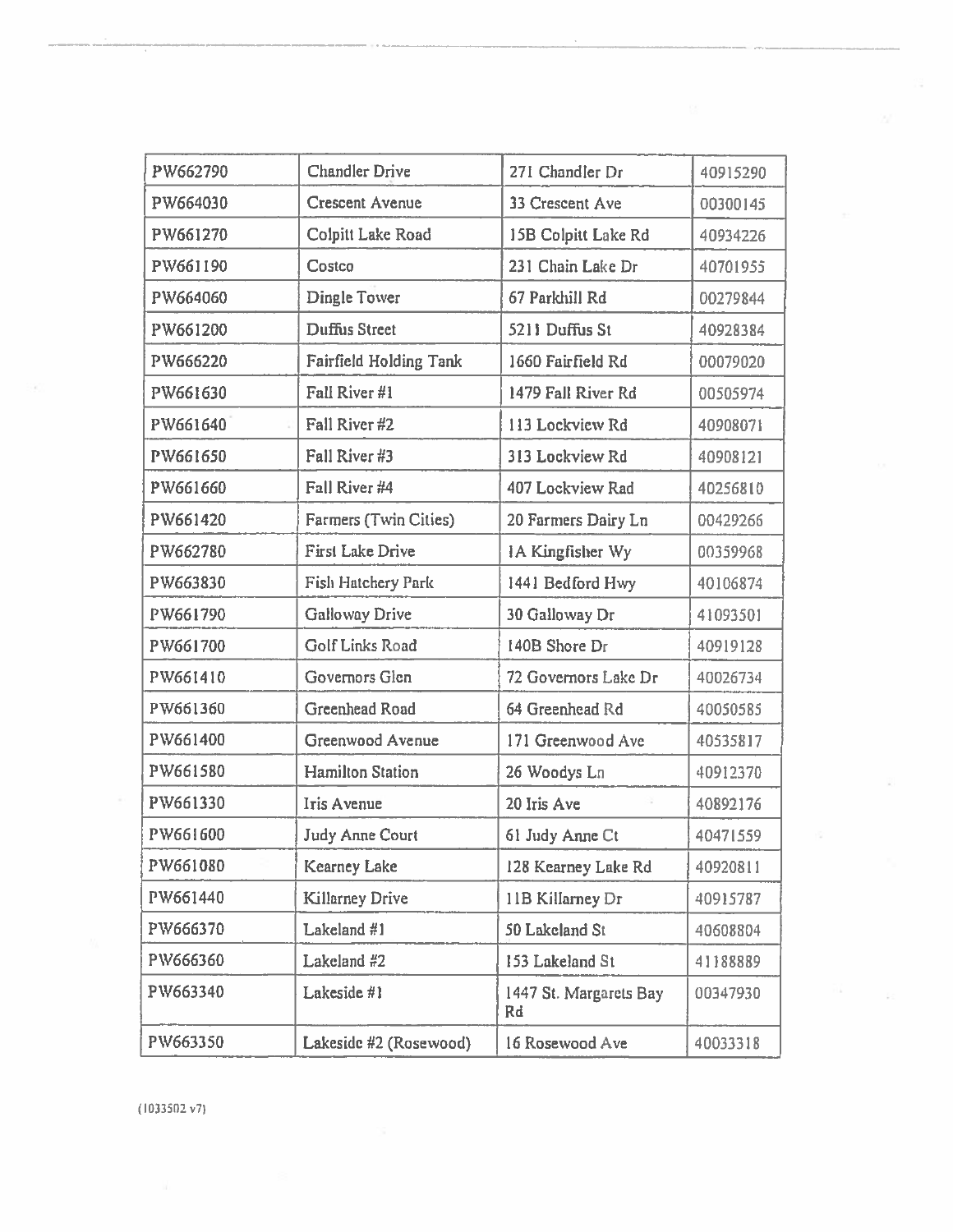| PW664020  | Leiblin Drive                   | 108 Leiblin Dr         | 00283648 |
|-----------|---------------------------------|------------------------|----------|
| PW661730  | Lions Club                      | 20 Shipyard Rd         | 00431031 |
| PW661320  | Long Pond                       | 815 Herring Cove Rd    | 40074676 |
| PW661670  | Majestic Avenue                 | 49 Majestic Ave        | 40842833 |
| PW661680  | Mann Street                     | 79 Mann St             | 41163924 |
| PW661570  | Meadowlands Park<br>(Churchill) | 31 Meadowlands Park Dr | 00375618 |
| PW664050  | Melville Cove                   | 51 Purcell's Cove Rd   | 40932535 |
| PW661590  | Mowatt Crescent                 | 85 Mowatt Cr           | 40915217 |
| PW666350  | North Green Road                | 80 North Green Rd      | 41175472 |
| PW661780  | <b>Pennington Drive</b>         | 168 Pennington Dr      | 41103318 |
| PW666310  | Pinehaven Drive                 | 68 Pinehaven Dr        | 40932592 |
| PW666330  | Point Pleasant Drive            | 5599 Point Pleasant Dr | 40935504 |
| PW661260  | <b>Punch Bowl Drive</b>         | 38 Punch Bowl Dr       | 40931982 |
| PW661210  | <b>Ragged Lake</b>              | 1 Ragged Lake Blvd     | 41076142 |
| PW662230  | Regatta Point                   | 28 Armshore Dr         | 00251827 |
| PW661280  | Reserve Road                    | 10 Reserve Rd          | 00252536 |
| PW661390  | Riverwood Drive                 | IA White Birch Dr      | 40442394 |
| PW664180  | Roaches Pond                    | 33 Princeton Ave       | 00279570 |
| PW661740  | Shipyard Road                   | 16 Shipyard Rd         | 00431031 |
| PW661380  | Silver Maple                    | 34 Red Maple Dr        | 40356073 |
| PW661450  | Springfield Lake #1             | 834 Lakeview Ave       | 41018755 |
| PW661460. | Springfield Lake #2             | 656 Lakeview Ave       | 40905408 |
| PW661470  | Springfield Lake #3             | 538 Lakeview Ave       | 41077603 |
| PW661480  | Springfield Lake #4             | 439 Lakeview Ave       | 40905416 |
| PW661490  | Springfield Lake #5             | 330 Lakeview Ave       | 40905416 |
| PW661500  | Springfield Lake #6             | 245 Lakeview Ave       | 40905481 |
| PW661510  | Springfield Lake #7             | 188 Lakeview Ave       | 40905481 |
| PW661520  | Springfield Lake #8             | 99 Lakeview Ave        | 40905481 |

ί¢.

 $\sim$ 

 $(1033502 v7)$ 

S.

 $\tilde{\chi}^{(1)}_{\gamma\gamma}$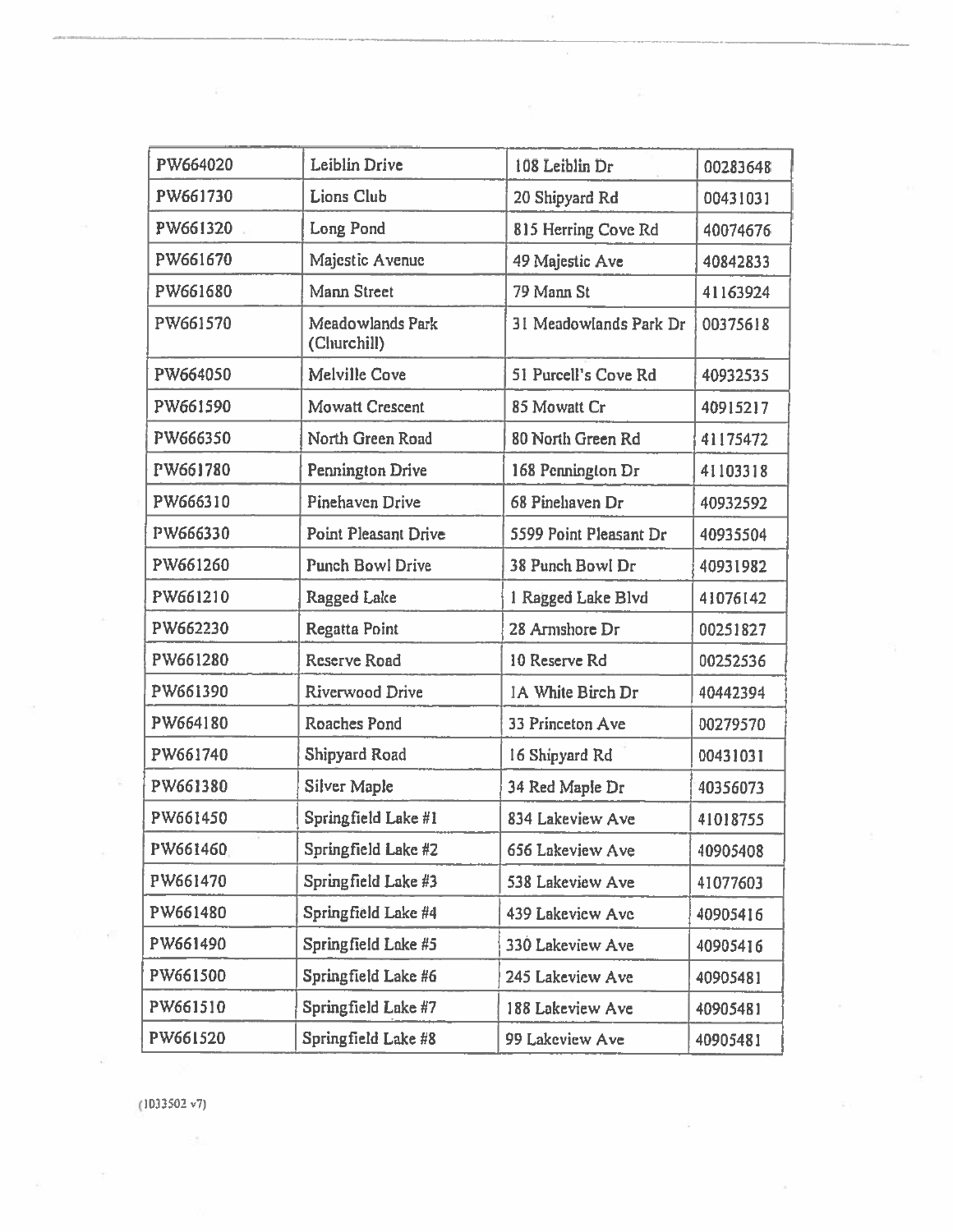| PW661530 | Springfield Lake #9     | 41 Springfield Lake Rd    | 40545022 |
|----------|-------------------------|---------------------------|----------|
| PW661540 | Springfield Lake #10    | 224 Springfield Lake Rd   | 40906141 |
| PW661550 | Springfield Lake #11    | 54 Lakecrest Dr           | 40676215 |
| PW661560 | Springfield Lake #12    | 21 Megan Cr               | 40904658 |
| PW666340 | <b>Symonds Road</b>     | 530 Hammonds Plains<br>Rd | 40539546 |
| PW666380 | <b>Trinity Lane</b>     | 132 Trinity Ln            | 41178112 |
| PW666320 | <b>Tucker Lake</b>      | 300 Tucker Lake Rd        | 40906869 |
| PW661750 | <b>Waterfront Drive</b> | 79 Waterfront Dr          | 40601700 |
| PW661310 | <b>Wenlock Grove</b>    | 31 Wenlock Gv             | 40934390 |
| PW664090 | <b>Whimsical Lake</b>   | 65 Inverness Ave          | 00311092 |
| PW664160 | Williams Lake           | 90 Williams Lake Rd       | 00310409 |
| PW661100 | Willowdale              | 10 Birchview Dr           | 40934317 |
| PW661300 | <b>Woodcrest Avenue</b> | 48 Woodcrest Ave          | 00330795 |
| PE661010 | 200 Waverley Road       | 200A Waverley Rd          | 40944480 |
| PE662020 | 390 Waverley Road       | 390 Waverley Rd           | 40181182 |
| PE661170 | 800 Waverley Road       | 831 Waverley Rd           | 40942310 |
| PE661360 | Akerley Boulevard Ext.  | 134 Akerley Blvd          | 40611931 |
| PE661140 | Akerley at Windmill     | 1 Akerley Blvd            | 40939548 |
| PE661590 | <b>Allison Drive</b>    | 50 Allison Dr             | 40402430 |
| PE663090 | <b>Anderson Street</b>  | 4 Anderson St             | 40946790 |
| PE661370 | <b>Argus Drive</b>      | 30 Argus Dr               | 40661753 |
| PE661290 | <b>Atlantic Street</b>  | <b>1A Atlantic St</b>     | 00639732 |
| PE661560 | <b>Attwood Crescent</b> | 34 Attwood Cr             | 00410696 |
| PE663410 | Autoport (Pleasant St)  | 1151 Main Rd              | 40094013 |
| PE661660 | <b>Beaver Crescent</b>  | 2A Beaver Cr              | 40085052 |
| PE661070 | Beckfoot Drive          | 38B Beckfoot Dr           | 00376921 |
| PE661210 | <b>Belmont Avenue</b>   | 63B Belmont Ave           | 40935751 |
| PE664740 | <b>Bissett Lake</b>     | 54A Attwood Cr            | 00410803 |

 $\overline{\mathbb{S}}$ 

 $(1033502 \text{ v7})$ 

ó.

ř,

 $\mathcal{B}^{\prime}_{\alpha}$ 

 $\sim$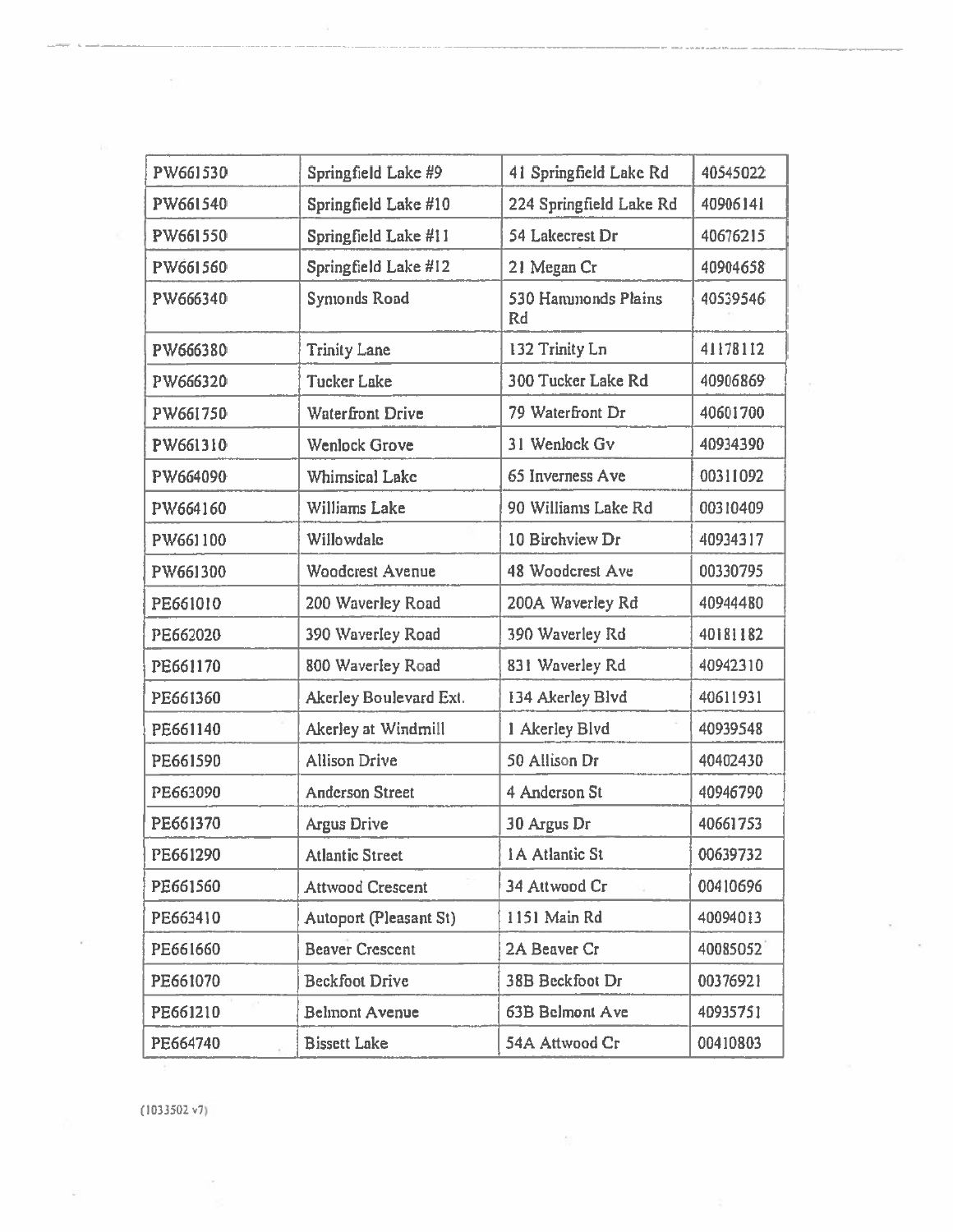| PE661150 | <b>Bruce Street</b>       | 601 Portland Street      | 40946394 |
|----------|---------------------------|--------------------------|----------|
| PE661600 | Caldwell Road             | 734 Caldwell Rd          | 40446973 |
| PE661710 | Colby South (Lakeridge)   | 30 Lakeridge Cr          | 40711764 |
| PE661690 | Cole Harbour Road         | 1180 Cole Harbour Rd     | 40604811 |
| PE661570 | County Rehab              | 257 Bissett Rd           | 00402982 |
| PE661160 | Craigburn Court           | 4B Craigburn Ct          | 40942369 |
| PE661400 | Craigburn Drive           | 25B Craigburn Dr         | 40942351 |
| PE661240 | <b>Crichton Avenue</b>    | 260 Crichton Ave         | 40941452 |
| PE661480 | Dartmouth Cove            | 5B Canal St              | 40763476 |
| PE661580 | Eagle Lane                | 14 Eagle Ln              | 00601377 |
| PE661100 | <b>Everette Street</b>    | 84 Everette St           | 40935942 |
| PE661080 | <b>Gaston Road</b>        | 1A Campbell Ave          | 00242826 |
| PE662470 | <b>Hartlen Point</b>      | 2209 Shore Rd            | 40951311 |
| PE661680 | Humber Park               | 49 Gander Ave            | 40150344 |
| PE663200 | <b>India Street</b>       | 21 India St              | 40938623 |
| PE662030 | Jaybe Drive               | 5 John Brenton Dr        | 40942492 |
| PE661490 | <b>King Street</b>        | 130 Alderney Dr          | 00130419 |
| PE661790 | Lakemist Court            | 35 Lakemist Ct           | 41021072 |
| PE661130 | <b>Main Street</b>        | 6 Golf View Dr           | 40942963 |
| PE661500 | <b>Maitland Street</b>    | 16 Maitland St           | 40936981 |
| PE661650 | Maplewood Drive           | 90 Maplewood Dr          | 40542466 |
| PE661190 | <b>Mason Street</b>       | 28 Mason St              | 40935587 |
| PE661450 | Melrose +                 | 277 Melrose Cr           | 40765273 |
| PE664730 | <b>Memorial Drive</b>     | 2 Memorial Dr            | 40948580 |
| PE661300 | Morris Lake               | 47 Portland Estates Blvd | 40542771 |
| PE661110 | Mount Hope Avenue         | 1 Mount Hope Ave         | 41025313 |
| PE661610 | North Preston#1(Lk Major) | 851 North Preston Rd     | 40761942 |
| PE661620 | North Preston#2 (Downey)  | 71 Downey Rd             | 00638841 |

 $\sim$ 

 $\cdot$ 

 $\tilde{\mathbf{x}}$ 

G

ò.

÷

 $\sim$ 

 $\ddot{\phantom{0}}$ 

i,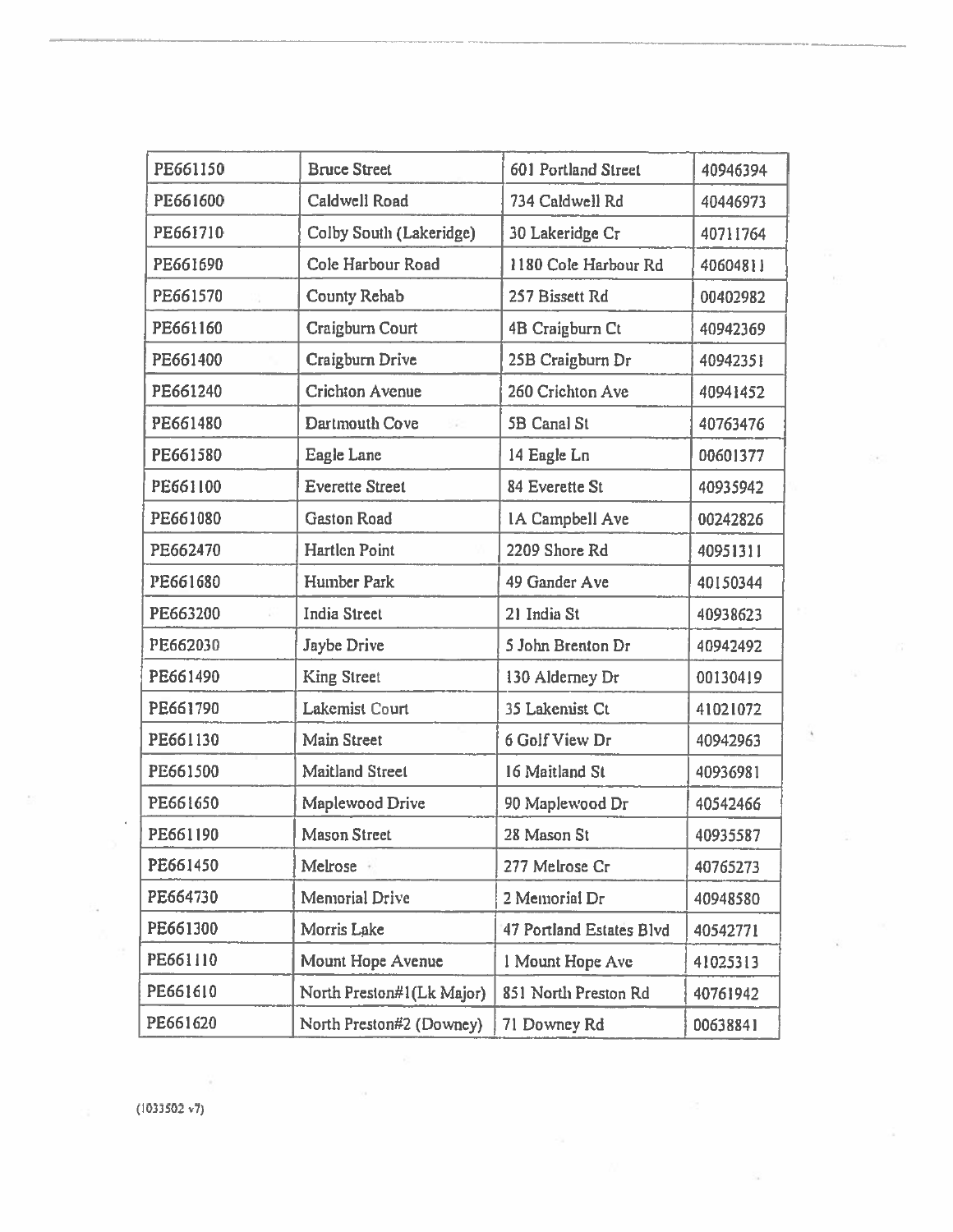| PE663720 | North Preston#3 (Johnson)     | 112A Simmonds Rd       | 40658122 |
|----------|-------------------------------|------------------------|----------|
| PE661630 | North Preston#4<br>(Simmonds) | 17 Amelia Ct           | 00339580 |
| PE661640 | North Preston #5(Cain)        | 266 Simmonds Rd        | 40771529 |
| PE661550 | O'Dell Drive                  | 12B O'Dell Cr          | 40948606 |
| PE661060 | Oathill Crescent              | 13B Oathill Cr         | 40945313 |
| PE661520 | Old Ferry Road                | 3 Old Ferry Rd         | 40937039 |
| PE661700 | Old Lawrencetown Road         | 33 Old Lawrencetown Rd | 40570434 |
| PE661540 | Park Avenue                   | 2 Park Ave             | 40506867 |
| PE661050 | Plymouth Road                 | 20B Plymouth Rd        | 40944555 |
| PE663430 | Quigley's Corner              | 1516 Shore Rd          | 40000903 |
| PE661340 | <b>Rocklin Court</b>          | 2B Rocklin Ct          | 40942393 |
| PE661310 | Russell Lake                  | 69 Baker Dr            | 40401663 |
| PE662460 | <b>Shamrock Court</b>         | 16A Thorncrest Ct      | 40951261 |
| PE664750 | <b>Sherwood Street</b>        | 16 Sherwood St         | 40497075 |
| PE664440 | <b>South East Passage</b>     | 2019 Shore Rd          | 00401133 |
| PE667800 | South Ridge Circle            | 63 South Ridge Cir     | 41024894 |
| PE661380 | Sprucewood Court              | 11B Sprucewood Ct      | 40675209 |
| PE661040 | <b>Stewart Harris Drive</b>   | 76B Stewart Harris Dr  | 00212753 |
| PE661670 | <b>Stratford Drive</b>        | 39 Stratford Dr        | 40351835 |
| PE661230 | White Birch Lane              | 79 White Birch Ln      | 40434664 |
| PE661250 | <b>White Street</b>           | 38B White St           | 00268151 |
| PE661120 | Windmill Road                 | 517 Windmill Rd        | 40172447 |
| PE661800 | Wright Avenue Ext.            | Wright Ave Ext.        |          |
| PE661420 | York's Lane                   | 48 York's Ln           | 40392441 |

 $\sim$ 

 $\mathcal{N}$ 

 $\sim$ 

 $\sim$ 

š.

 $(1033502 \text{ v7})$ 

 $\sim$ 

 $\sim 1$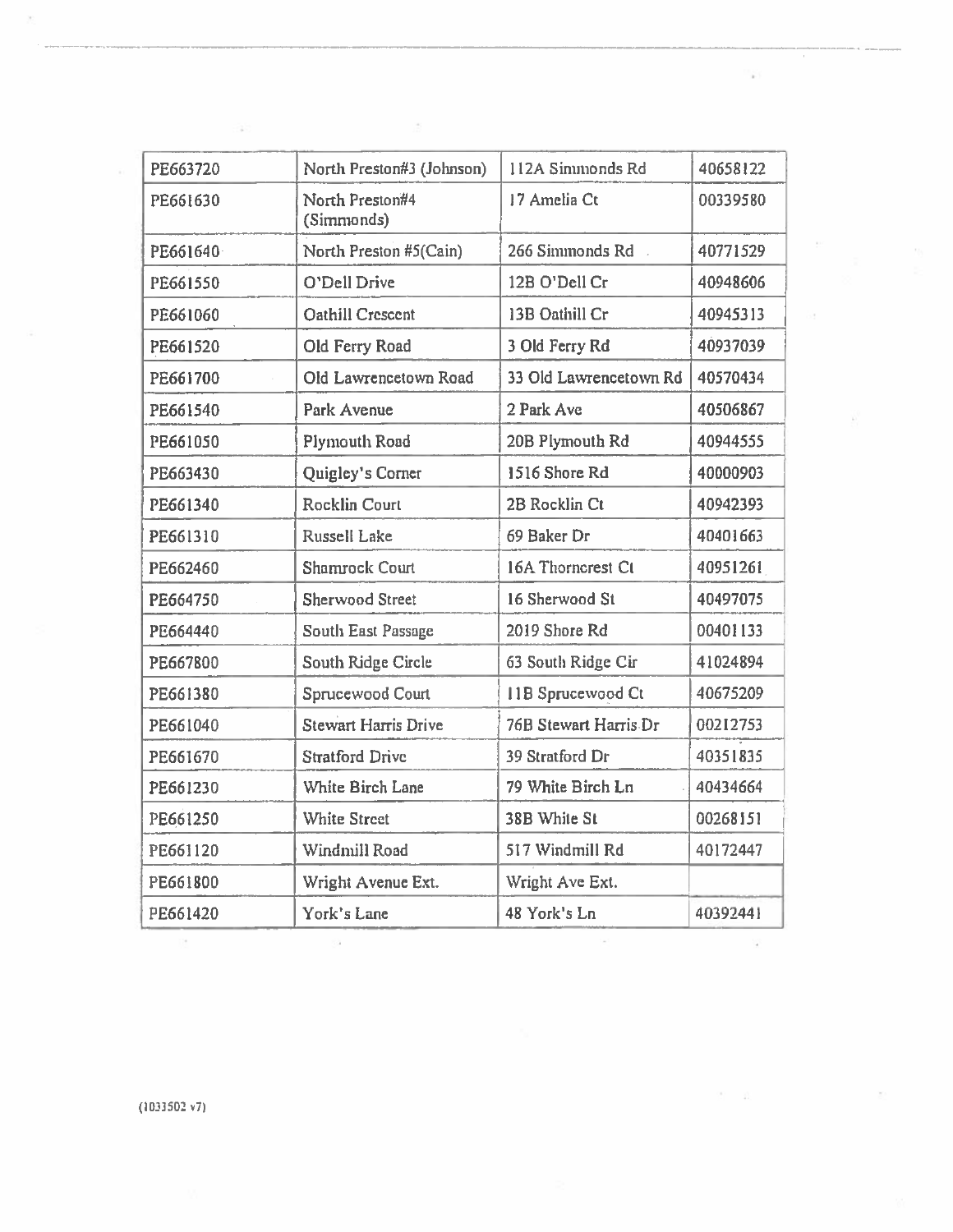# TECHNICAL & UNDERGROUND SERVICES **Stormwater Retention Ponds in HRM**

|                                              |             | <b>Civic</b>   |                             |                                            |          |
|----------------------------------------------|-------------|----------------|-----------------------------|--------------------------------------------|----------|
| <b>Retention Pond</b>                        | Region      | <b>Address</b> | <b>First Street</b>         | <b>Second Street</b>                       | PID#     |
| Oceanview Drive<br><b>Stewart Harris</b>     | Central     |                | Oceanview Drive             | <b>Blanchard Crescent</b>                  | 40919672 |
| <b>Drive</b><br>Guysborough                  | East        | <b>76B</b>     | <b>Stewart Harris Drive</b> |                                            | 00212753 |
| Avenue                                       | East        | 64A            | <b>Woodlawn Road</b>        | <b>Samuel Daniel</b>                       | 00211631 |
| <b>Heritage Hills</b><br><b>Forest Hills</b> | <b>East</b> |                | <b>Melrose Crescent</b>     | <b>Drive</b>                               | 41174749 |
| Parkway                                      | East        |                | <b>Forest Hills Pkwy</b>    | <b>Auburn Avenue</b>                       | 00633206 |
| <b>Cole Harbour Drive</b>                    | East        |                | <b>Cole Harbour Drive</b>   | <b>Beauford Drive</b>                      | 03551881 |
| <b>Gregory Drive</b>                         | East        |                | <b>Gregory Drive</b>        |                                            | 00364901 |
| <b>Shubie Drive</b>                          | East        |                | <b>Shubie Drive</b>         | <b>Cromarty Drive</b>                      | 41215476 |
| <b>Countryview Drive</b>                     | East        |                | <b>Countryview Drive</b>    | <b>Ferindonald Close</b>                   | 41215476 |
| <b>Commodore Drive</b>                       | East        |                | <b>Commodore Drive</b>      | At 118 highway                             | 41215476 |
| <b>Lemlair Row</b>                           | East        |                | Lemlair Row                 | At 118 highway                             | 41215476 |
| <b>Main Street</b>                           | East        |                | <b>Main Street</b>          | <b>Forest Hills Pkwy</b>                   | 40080590 |
| <b>GlenForest Weir</b>                       | West        |                | <b>Glenforest Drive</b>     |                                            | 00336057 |
| <b>Lacewood Drive</b>                        | West        |                | <b>Lacewood Drive</b>       |                                            | 00330670 |
| <b>Glenbourne Estates</b>                    | West        | 590            | <b>Parkland Avenue</b>      | <b>Carlina Court</b>                       | 40832693 |
| <b>Parkland Avenue</b>                       | West        |                | <b>Parkland Avenue</b>      | <b>Langbrae Drive</b><br><b>Susie Lake</b> | 40694754 |
| <b>Chain Lake Drive</b>                      | West        |                | <b>Chain Lake Drive</b>     | <b>Crescent</b>                            | 41059585 |
| <b>Transom Drive</b>                         | West        | 46             | <b>Transom Drive</b>        | <b>Behind pumping</b>                      | 41234865 |
| <b>Transom Drive</b>                         | West        |                | <b>Transom Drive</b>        | station                                    | 41235052 |
| <b>Chain Lake Drive</b>                      | West        | 115            | <b>Chain Lake Drive</b>     | NE of civic<br><b>Northwest Arm</b>        | 40416299 |
| Old Sambro Road                              | West        |                | <b>Old Sambro Road</b>      | <b>Drive</b>                               | 00315309 |
| <b>Graystone Road</b>                        | West        |                | At Cul-du-sac               |                                            | 00283291 |
| <b>Tamarack Drive</b>                        | West        |                | At soccer field             |                                            | 40635401 |

### **ELLENVALE RUN**

 $\mathbb{S}^n$ 

 $\pm 0.0$ 

| <b>Description</b>                                                                          | PID |
|---------------------------------------------------------------------------------------------|-----|
| All property owned by HRM constituting a portion of the<br>Ellenvale Run storm-water system |     |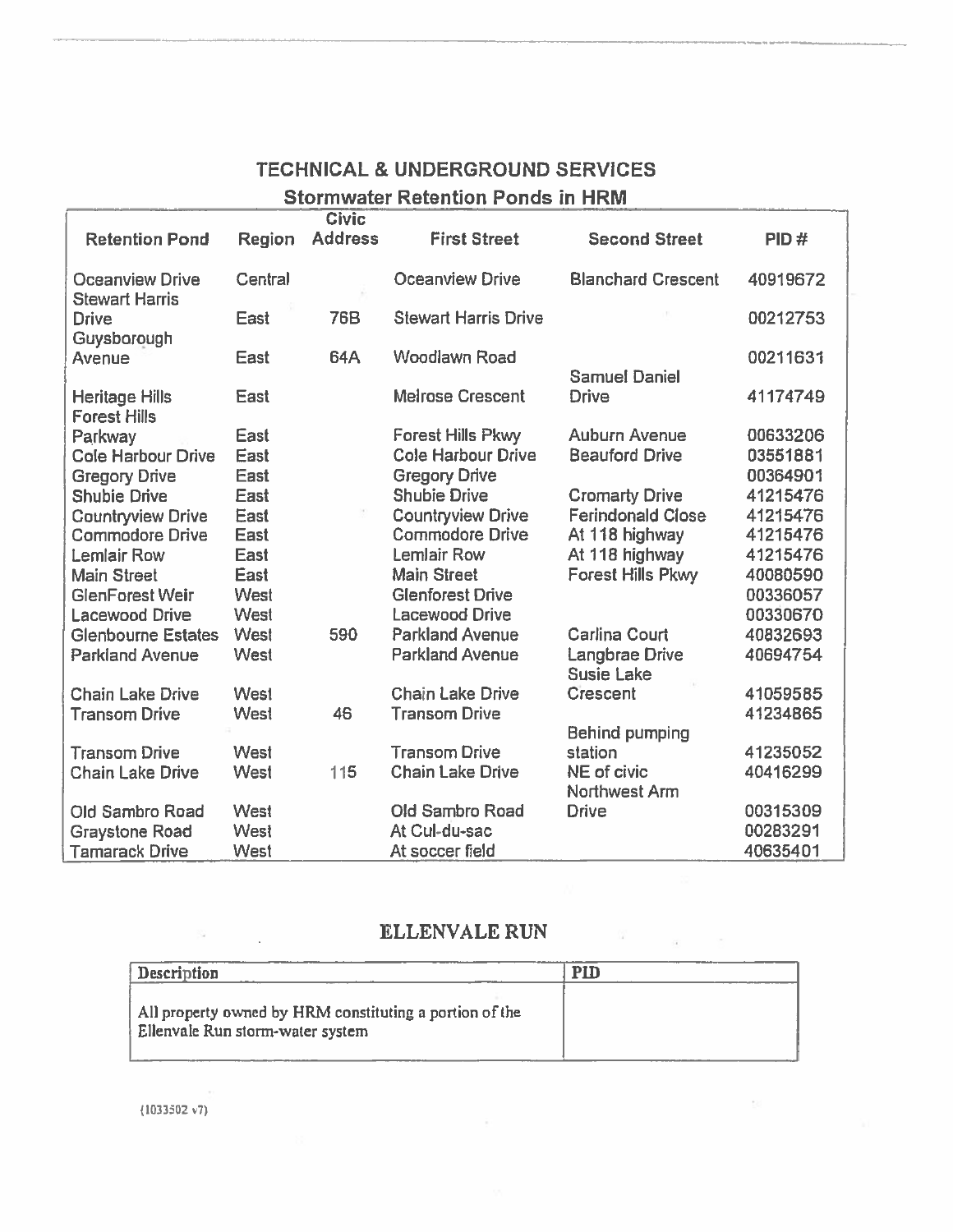| <b>WWTP</b>                                   | <b>Address</b>                                             | Postal<br>Code | PID#     |
|-----------------------------------------------|------------------------------------------------------------|----------------|----------|
| Aerotech                                      | 449 Aerotech Drive, Enfield                                | <b>B2G IK3</b> | 00515239 |
| Aerotech Lagoon<br>and Dewatering<br>Facility | 449 Aerotech Drive, Enfield                                | <b>B2G 1K3</b> | 00515239 |
| Belmont/Marion<br>Heights Subdivision         | 4 Belmont Avenue, Dartmouth, NS                            | <b>B4B 1G2</b> | 00261453 |
| <b>Eastern Passage</b>                        | 1039 Main Road, Eastern Passage                            | <b>B3G 1M2</b> | 00374678 |
| <b>Fall River</b>                             | 88 Lockview Road, Fall River, NS                           | <b>B2T 1J1</b> | 40621286 |
| <b>Fame Subdivision</b>                       | 63 Pembrooke Street, Waverley, NS                          | <b>B2R IL8</b> | 00519223 |
| Lakeside/Timberlea                            | 77 Riverview Drive, Timberlea, NS                          | <b>B3T 1C7</b> | 40278228 |
| Lively Subdivision                            | 14 Woods Lane, Sackville                                   | <b>B4E 3A9</b> | 40607293 |
| Middle<br>Musquodoboit                        | 7805 Highway 357, Middle<br>Musquodoboit                   |                | 40521478 |
| Mill Cove                                     | 205 Waterfront Drive, Bedford                              |                | 40728040 |
| North Preston                                 | 111 Whynder Lake Road                                      |                | 40526857 |
| Springfield                                   | 375 Springfield Lake Road, Sackville, NS<br><b>B4E 3K4</b> | <b>B4E 3K4</b> | 40501843 |
| <b>Uplands Park</b>                           | 1231 Hammonds Plains Road,<br>Hammonds Plains              | <b>B4B 1P6</b> | 40349904 |
| Wellington                                    | 12 Wellington Drive, Wellington, NS<br><b>B2T 1J4</b>      | <b>B2T 1J4</b> | 00502310 |

ä,

# **Wastewater Treatment Plants**

 $(1033502 \text{ v7})$ 

 $\tilde{\mathcal{F}}$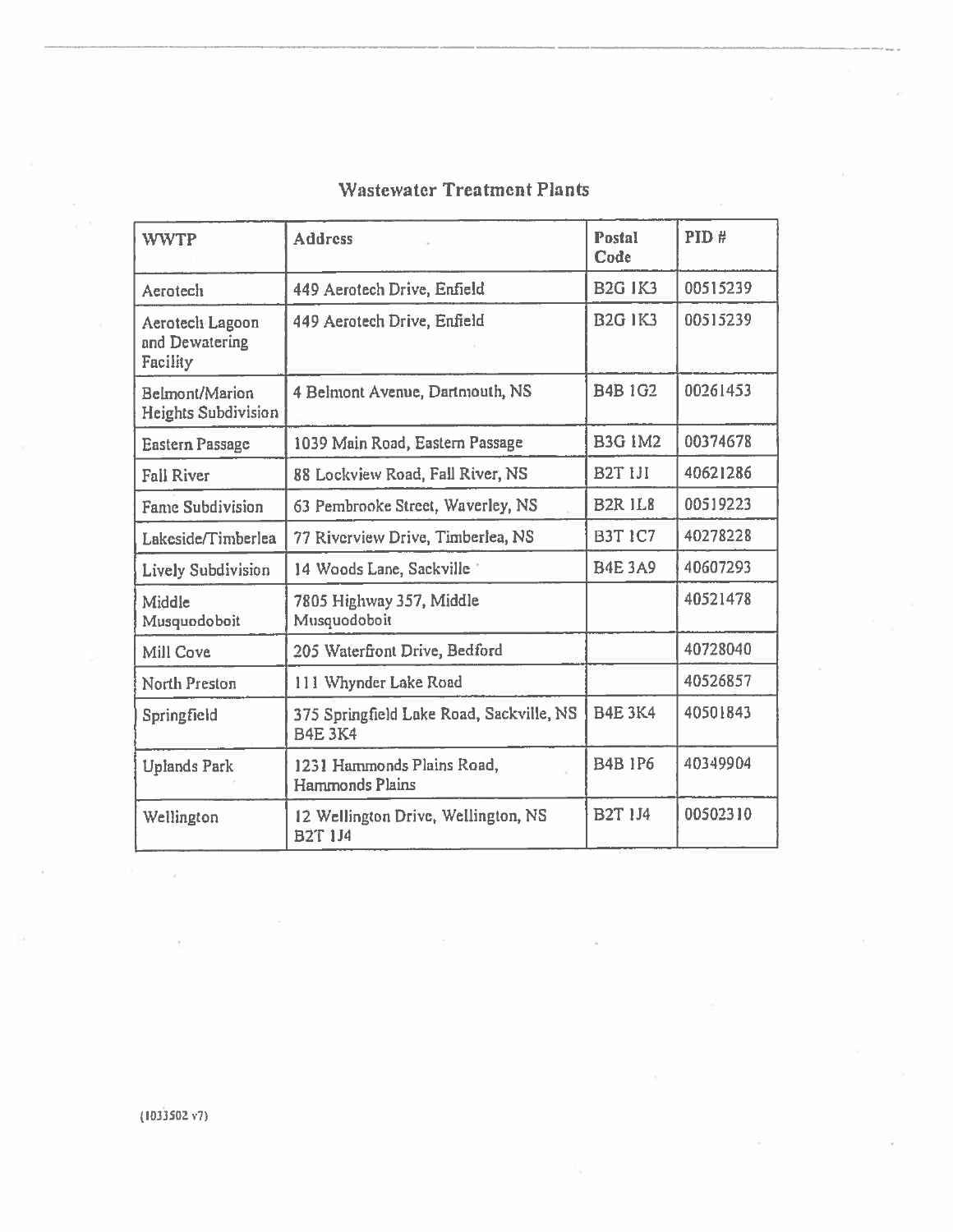### BISSETT ROAD AND MANN STREET PROPERTIES

| <b>Address</b>                    | Area           | Description                                                                                                                                   | PID#      |
|-----------------------------------|----------------|-----------------------------------------------------------------------------------------------------------------------------------------------|-----------|
| 257 Bissett Road*<br>Cole Harbour | 12.0 Acres*    | Halifax Rehabilitation Centre,<br>large buildings with ball field<br>behind buildings and pumping<br>station in field behind Rehab<br>Centre* | 00402982* |
| 213 Bissett Road<br>Cole Harbour  | 1.0 Acre       | <b>Bissett Road Depot contains</b><br>large garage with 6 bays                                                                                | 40154080  |
| Mann Street<br><b>Bedford</b>     | 1.0 Hectare    |                                                                                                                                               | 40873192  |
| 1 Mann Street<br>Bedford          | 88,670 Sq. Ft. | Mann Street Depot, general<br>office building, 5 bay garage,<br>pumping station no. 29, salt silo<br>and compound                             | 40498644  |

\*only that portion of PID 00402982 which is currently used by Technical and Underground Services Division of HRM is to be conveyed. Subdivision of the lot is required.

斎

 $(1033502 \text{ v7})$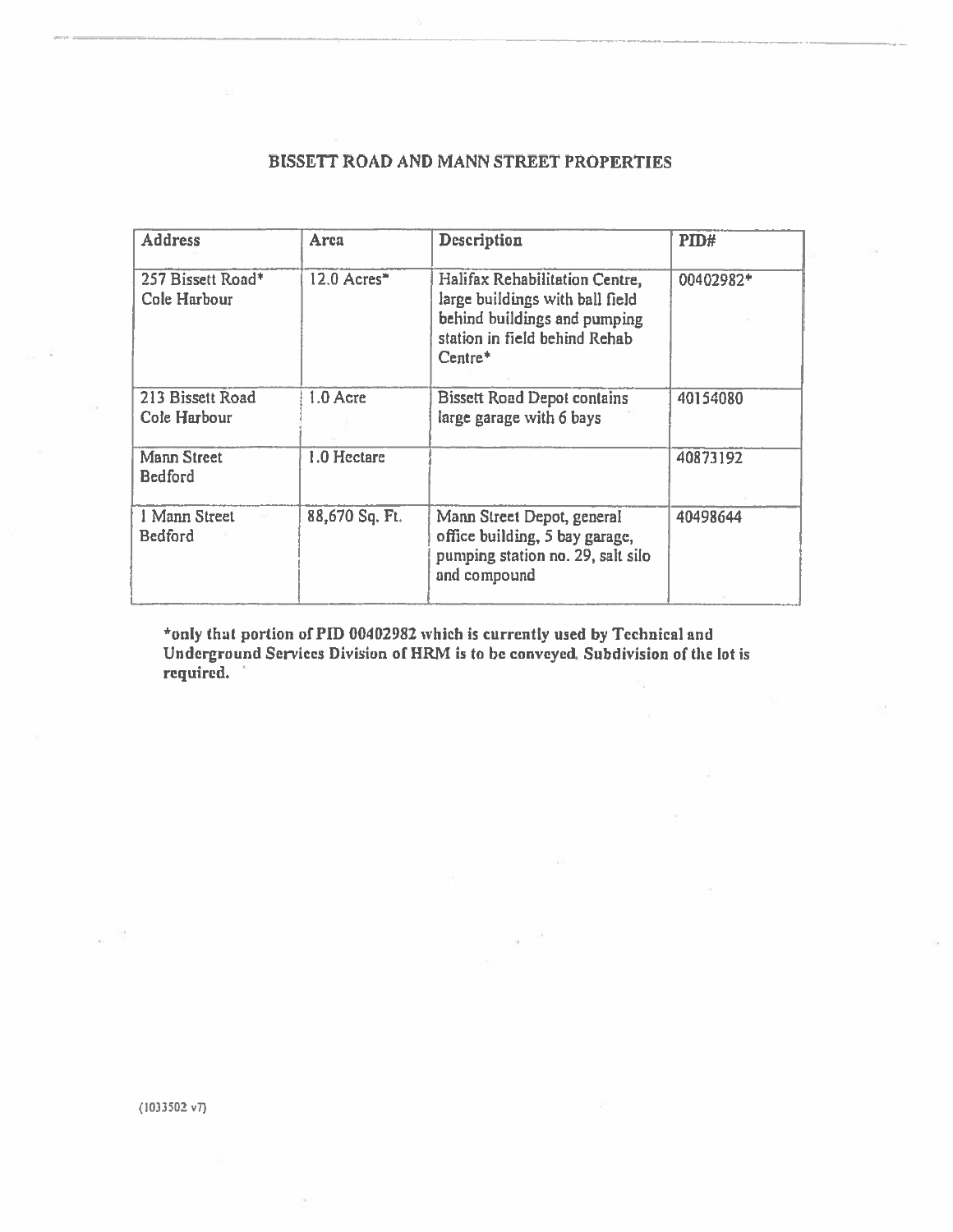### **ATTACHMENT "B" HRM & Halifax Water Transfer Agreement Revised List of Properties to be Directly Transferred to Halifax Water**

| <b>Index</b>     | <b>PID</b>            | <b>CIVIC</b>   | <b>STREET NAME</b>   | <b>STREET</b><br><b>TYPE</b> | <b>COMMUNITY</b>                     | <b>LAND NAME</b>                                          |
|------------------|-----------------------|----------------|----------------------|------------------------------|--------------------------------------|-----------------------------------------------------------|
| $\mathbf 1$      | 40876625              | 118            | <b>CHAIN LAKE</b>    | <b>DR</b>                    | <b>HALIFAX</b>                       | <b>BAYERS LAKE PUMP STATION</b>                           |
| $\boldsymbol{2}$ | 40637977              |                |                      |                              |                                      | <b>BURNSIDE INDUSTRIAL PARK</b>                           |
| $\mathbf{3}$     | 40150344,<br>40150328 | 49             | <b>GANDER</b>        | <b>AVE</b>                   | <b>WESTPHAL</b>                      | <b>HUMBER PARK</b>                                        |
| 4                | 00283648              | 108            | <b>LEIBLIN</b>       | <b>DR</b>                    | <b>HALIFAX</b>                       | <b>GRAVES OAKLEY MEMORIAL</b><br><b>PARK</b>              |
| $5\phantom{1}$   | 41221003              | 96             | <b>TRANSOM</b>       | <b>DR</b>                    | <b>HALIFAX</b>                       |                                                           |
| 6                | 00653675              | 125            | <b>OLD GERMAN</b>    | <b>RD</b>                    | <b>LAKE MAJOR</b>                    | OLD GERMAN ROAD PUMPING<br><b>STATION LAND</b>            |
| $\overline{7}$   | 40728040              | 205            | <b>WATERFRONT</b>    | <b>DR</b>                    | <b>BEDFORD</b>                       | MILL COVE SEWAGE<br><b>TREATMENT PLANT</b>                |
| 8                | 40621286              | 88             | <b>LOCKVIEW</b>      | <b>RD</b>                    | <b>FALL RIVER</b>                    | <b>LOCKVIEW MACPHERSON</b><br><b>WPCP</b>                 |
| 9                | 40521478              | 7805           | HIGHWAY 357          |                              | <b>MIDDLE</b><br><b>MUSQUODOBOIT</b> | <b>MIDDLE MUSQUODOBOIT</b><br>POLLUTION CONTROL PLANT     |
| 10               | 40701971              | 5211           | <b>DUFFUS</b>        | <b>ST</b>                    | <b>HALIFAX</b>                       | <b>DUFFUS STREET LIFT</b><br><b>STATION</b>               |
| 11               | 00213447              | $\overline{4}$ | <b>ANDERSON</b>      | <b>ST</b>                    | <b>DARTMOUTH</b>                     | ANDERSON ST/CLIFFORD DR<br><b>PUMPING STATION</b>         |
| 12               | 40497075              | 16             | <b>SHERWOOD</b>      | <b>ST</b>                    | <b>COLE HARBOUR</b>                  | <b>COLBY VILLAGE WATER &amp;</b><br><b>SEWER FACILITY</b> |
| 13               | 00310409              | 90             | <b>WILLIAMS LAKE</b> | <b>RD</b>                    | <b>HALIFAX</b>                       | <b>WILLIAMS LAKE PUMP</b><br><b>STATION</b>               |
| 14               | 40181182              | 390            | <b>WAVERLEY</b>      | <b>RD</b>                    | <b>DARTMOUTH</b>                     | <b>WAVERLEY ROAD SEWAGE</b><br><b>PUMPING STATION</b>     |
| $\sqrt{15}$      | 00519223              |                |                      |                              |                                      | PEMBROOKE STREET<br><b>TREATMENT PLANT</b>                |
| 16               | 41093501              | 30             | <b>GALLOWAY</b>      | <b>DR</b>                    | <b>BEAVER BANK</b>                   | <b>GALLOWAY DRIVE PUMPING</b><br><b>STATION</b>           |
| 17               | 41103318              | 168            | <b>PENNINGTON</b>    | <b>DR</b>                    | <b>BEAVER BANK</b>                   | PENNINGTON DRIVE PUMPING<br><b>STATION</b>                |
| 18               | 00261453              | 4              | <b>BELMONT</b>       | <b>AVE</b>                   | <b>DARTMOUTH</b>                     | <b>BELMOND/MARION HEIGHTS</b><br><b>SUBDIVISION WPCP</b>  |
| 19               | 00300848              | $\mathbf{1}$   | <b>FERNDALE</b>      | <b>DR</b>                    | <b>HALIFAX</b>                       | <b>BALCOM DRIVE PUMP</b><br><b>STATION</b>                |
| 20               | 40830853              | 998            | <b>BEAVER BANK</b>   | <b>RD</b>                    | <b>BEAVER BANK</b>                   | <b>BEAVERBANK LIFT STATION #2</b>                         |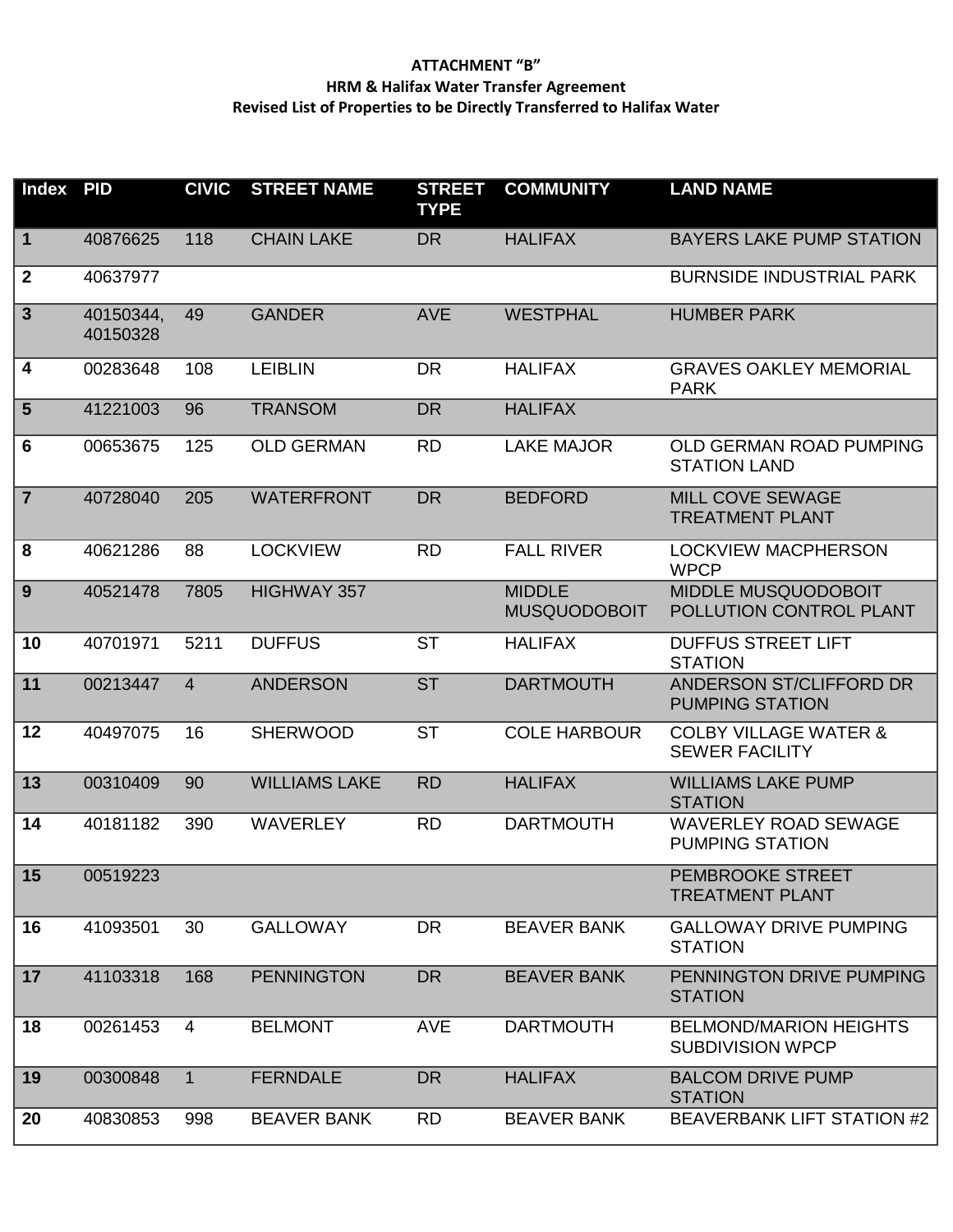### **ATTACHMENT "B" HRM & Halifax Water Transfer Agreement Revised List of Properties to be Directly Transferred to Halifax Water**

| 21 | 40000903 | 1516         | <b>SHORE</b>                      | <b>RD</b>   | <b>EASTERN</b><br><b>PASSAGE</b> | <b>SHORE ROAD EASTERN</b><br>PASSAGE PUMPING STATION        |
|----|----------|--------------|-----------------------------------|-------------|----------------------------------|-------------------------------------------------------------|
| 22 | 40561722 | 15           | <b>TALEEN</b>                     | <b>DR</b>   | <b>SACKVILLE</b>                 | <b>ARMCREST LIFT STATION</b>                                |
| 23 | 00228247 | 15           | <b>MELVA</b>                      | <b>ST</b>   | <b>DARTMOUTH</b>                 | <b>MELVA STREET PUMPING</b><br><b>STATION</b>               |
| 24 | 00228239 |              |                                   |             |                                  | <b>MELVA STREET CSO</b>                                     |
| 25 | 40829459 | 1240         | <b>BEAVER BANK</b>                | <b>RD</b>   | <b>BEAVER BANK</b>               | <b>BEAVERBANK LIFT STATION #3</b>                           |
| 26 | 40658122 | 65           | <b>DONALD</b>                     | <b>LANE</b> | <b>NORTH PRESTON</b>             | DONALD LN NORTH PRESTON<br>65                               |
| 27 | 40337909 | $\mathbf{1}$ | <b>MOUNT HOPE</b>                 | <b>AVE</b>  | <b>DARTMOUTH</b>                 | <b>DARTMOUTH GENERAL</b><br><b>HOSPITAL PUMPING STATION</b> |
| 28 | 00401133 | 2019         | <b>SHORE</b>                      | <b>RD</b>   | <b>EASTERN</b><br><b>PASSAGE</b> |                                                             |
| 29 | 41178112 | 132          | <b>TRINITY</b>                    | <b>LANE</b> | <b>BEAVER BANK</b>               | <b>TRINITY LANE PUMPING</b><br><b>STATION</b>               |
| 30 | 40181877 | 5            | <b>JOHN BRENTON</b>               | <b>DR</b>   | <b>DARTMOUTH</b>                 | <b>JAYBE DRIVE PUMPING</b><br><b>STATION</b>                |
| 31 | 40545022 | 41           | <b>SPRINGFIELD</b><br><b>LAKE</b> | <b>RD</b>   | <b>SACKVILLE</b>                 | SPRINGFIELD LIFT STATION #9                                 |
| 32 | 40776254 | 95           | <b>ARMENIA</b>                    | <b>DR</b>   | <b>BEDFORD</b>                   | <b>ARMENIA DRIVE LIFT STATION</b>                           |
| 33 | 41175472 | 80           | <b>NORTH GREEN</b>                | <b>RD</b>   | <b>LAKESIDE</b>                  | <b>GOVERNORS GLENN PHASE 4</b><br><b>PUMPING STATION</b>    |
| 34 | 40446973 | 734          | <b>CALDWELL</b>                   | <b>RD</b>   | <b>COLE HARBOUR</b>              | <b>CALDWELL ROAD SEWAGE</b><br><b>LIFT STATION</b>          |
| 35 | 41206376 | 109          | <b>RIVERWOOD</b>                  | <b>DR</b>   | <b>TIMBERLEA</b>                 | <b>RIVERWOOD LIFT STATION</b>                               |
| 36 | 40675209 | 13           | <b>SPRUCEWOOD</b>                 | <b>CRT</b>  | <b>DARTMOUTH</b>                 | RUSSELL LAKE AREA<br><b>PUMPING STATION #1</b>              |
| 37 | 40434664 | 32           | <b>WHITE BIRCH</b>                | <b>LANE</b> | <b>DARTMOUTH</b>                 | RUSSELL LAKE AREA<br><b>PUMPING STATION #2</b>              |
| 38 | 40303570 |              |                                   |             |                                  | PEMBROOKE STREET<br><b>TREATMENT PLANT LAND</b>             |
| 39 | 00367532 |              | <b>CANAVAN</b>                    | <b>DR</b>   | <b>BEAVER BANK</b>               | <b>DRAINAGE SWALE</b>                                       |
| 40 | 41224205 |              | <b>MONARCH</b>                    | <b>DR</b>   | <b>BEAVER BANK</b>               | <b>MONARCH RESERVOIR</b><br><b>DRIVEWAY</b>                 |
| 41 | 41197955 |              | <b>BEAVER BANK</b>                | <b>RD</b>   | <b>BEAVER BANK</b>               | <b>MONARCH RESERVOIR</b>                                    |
| 42 | 40708307 |              | <b>LAKECREST</b>                  | <b>DR</b>   |                                  | <b>DRAINAGE SWALE</b>                                       |
| 43 | 41238221 | 743          | <b>WINDMILL</b>                   | <b>RD</b>   |                                  | AKERLEY AT WINDMILL PS                                      |
| 44 | 41241217 | 127          | <b>VILLAGE</b>                    | <b>DR</b>   |                                  | <b>VILLAGE ROAD PS 1</b>                                    |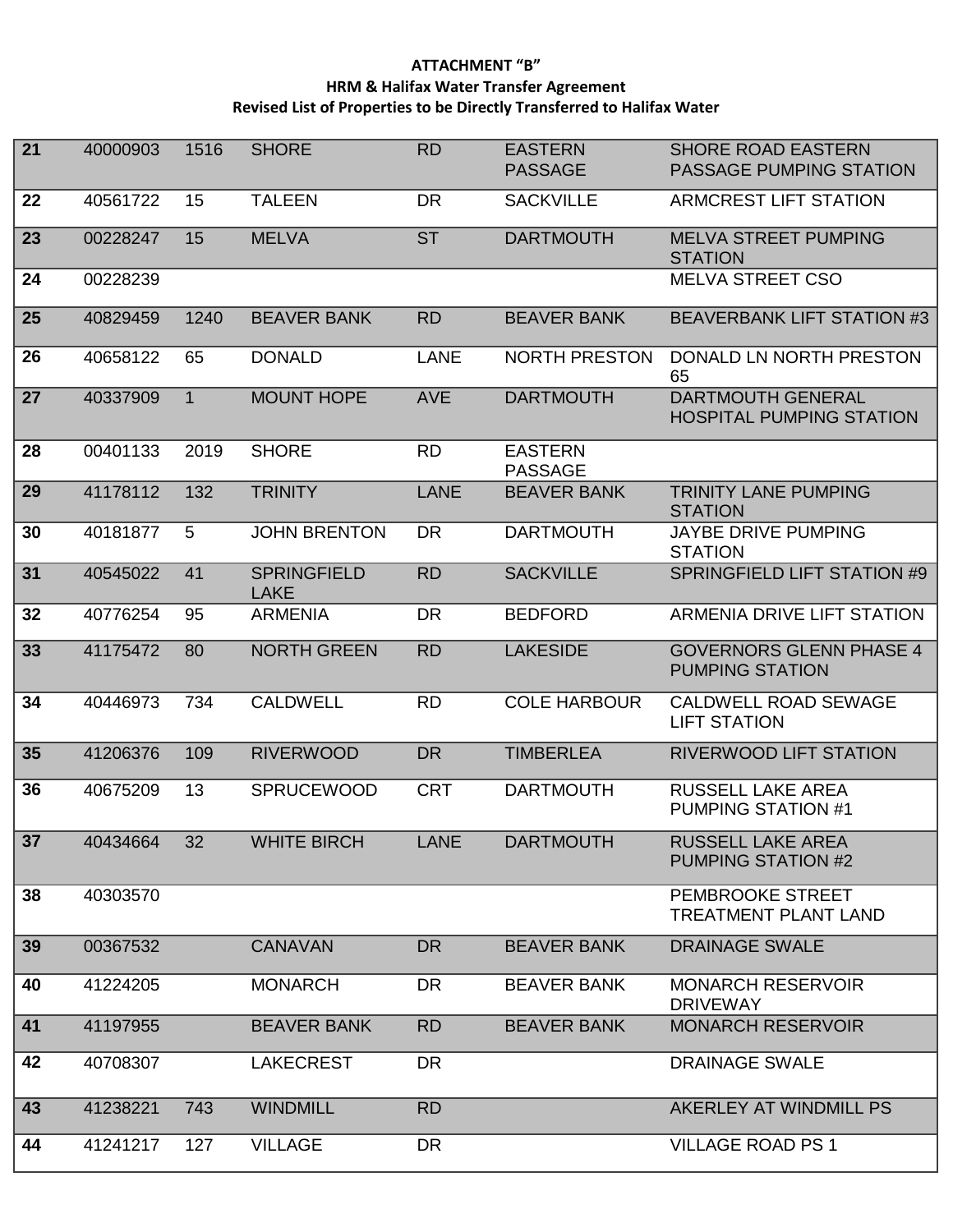### **ATTACHMENT "B" HRM & Halifax Water Transfer Agreement Revised List of Properties to be Directly Transferred to Halifax Water**

| 45 | 41233248 |              | <b>LEMLAIR ROW</b>                             |             |                                  |                                                                       |
|----|----------|--------------|------------------------------------------------|-------------|----------------------------------|-----------------------------------------------------------------------|
| 46 | 41233263 |              | <b>COUNTRYVIEW</b><br>AT<br><b>FERINDONALD</b> |             |                                  |                                                                       |
| 47 | 41233255 |              | <b>SHUBIE AT</b><br>WRIGHT/118<br><b>RAMP</b>  |             |                                  |                                                                       |
| 48 | 40401663 | 69           | <b>BAKER</b>                                   | <b>DR</b>   | <b>DARTMOUTH</b>                 | <b>RUSSELL LAKE PARK</b>                                              |
| 49 | 00374678 | 1039         | <b>MAIN</b>                                    | <b>RD</b>   | <b>EASTERN</b><br><b>PASSAGE</b> | <b>EASTERN PASSAGE WPCP</b>                                           |
| 50 | 41269952 |              | <b>MAIN</b>                                    | <b>RD</b>   | <b>EASTERN</b><br><b>PASSAGE</b> | <b>EASTERN PASSAGE WPCP</b>                                           |
| 51 | 40570434 | 33           | <b>OLD</b><br><b>LAWRENCETOWN</b>              | <b>RD</b>   | <b>WESTPHAL</b>                  | <b>OLD LAWRENCETOWN ROAD</b><br><b>PUMPING STATION</b>                |
| 52 | 41276924 |              |                                                |             |                                  | <b>RAMSBROOK RENTENTION</b><br><b>POND</b>                            |
| 53 | 40711764 | 30           | <b>LAKERIDGE</b>                               | <b>CRES</b> | <b>COLE HARBOUR</b>              | <b>LAKERIDGE CRES COLE</b><br><b>HARBOUR 30</b>                       |
| 54 | 41282294 |              | <b>BURBIDGE</b>                                | <b>AVE</b>  |                                  |                                                                       |
| 55 | 40604811 | 1180         | <b>COLE HARBOUR</b>                            | <b>RD</b>   | <b>COLE HARBOUR</b>              | <b>COLE HARBOUR</b><br><b>ROAD/ASHGROVE PUMPING</b><br><b>STATION</b> |
| 56 | 40542466 | 86           | <b>MAPLEWOOD</b>                               | <b>DR</b>   | <b>COLE HARBOUR</b>              | <b>BISSETT LAKE/COLBY VILLAGE</b><br><b>SEWAGE LIFT STATION</b>       |
| 57 | 40498644 | $\mathbf{1}$ | <b>MANN</b>                                    | <b>ST</b>   | <b>BEDFORD</b>                   |                                                                       |
| 58 | 40286833 | 54           | <b>ATTWOOD</b>                                 | <b>CRES</b> | <b>COLE HARBOUR</b>              | ATTWOOD CRESCENT COLE<br><b>HARBOUR PUMPING STATION</b>               |
| 59 | 40608804 | 50           | <b>LAKELAND</b>                                | ST          |                                  |                                                                       |
| 60 | 41188889 | 153          | <b>LAKELAND</b>                                | <b>ST</b>   |                                  |                                                                       |
| 61 | 40160418 | 16           | <b>ROSEWOOD</b>                                | <b>AVE</b>  | <b>TIMBERLEA</b>                 | <b>ROSEWOOD PUMPING</b><br><b>STATION</b>                             |
| 62 | 41233958 |              | <b>WINDMILL</b>                                | <b>RD</b>   |                                  | AKERLEY AT WINDMILL PS                                                |
| 63 | 41365867 |              | <b>CUTLER</b>                                  | <b>AVE</b>  | <b>BURNSIDE</b>                  | <b>STORM WATER POND</b>                                               |
| 64 | 41302860 |              | <b>WILKINSON</b>                               | <b>AVE</b>  | <b>BURNSIDE</b>                  | <b>STORM WATER POND</b>                                               |
| 65 | 41282302 |              | <b>WILKINSON-</b><br><b>JENNETT</b>            | <b>AVE</b>  | <b>BURNSIDE</b>                  | <b>STORM WATER POND</b>                                               |
| 66 | 41400342 | 236          | <b>LACEWOOD</b>                                | DR          | <b>HALIFAX</b>                   | <b>STORM WATER POND</b>                                               |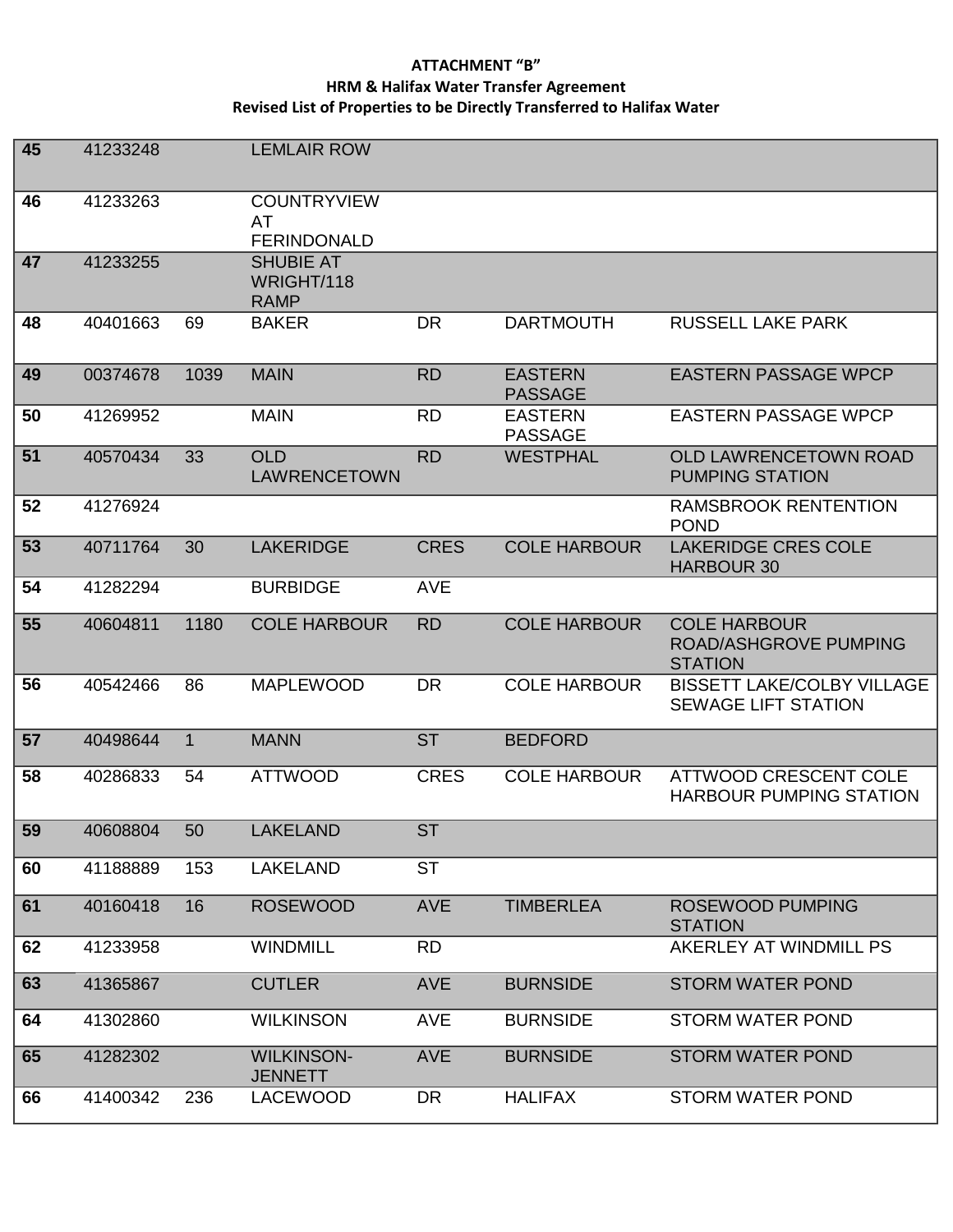### **ATTACHMENT "C" HRM & Halifax Water Transfer Agreement List of Properties that require Subdivision to separate HRM and Halifax Water uses**

|                  |            | <b>CIVIC</b>   |                    | <b>STREET</b> |                  |                                                   |
|------------------|------------|----------------|--------------------|---------------|------------------|---------------------------------------------------|
| <b>INDEX</b>     | <b>PID</b> | #              | <b>STREET NAME</b> | <b>TYPE</b>   | <b>COMMUNITY</b> | <b>LAND NAME</b>                                  |
|                  |            |                |                    |               |                  | <b>AEROTECH WASTEWATER</b>                        |
|                  |            |                |                    |               |                  | <b>TREATMENT FACILITY AND</b>                     |
| $\mathbf{1}$     | 00515239   | 449            | <b>AEROTECH</b>    | <b>DR</b>     | <b>GOFFS</b>     | <b>LAGOON</b>                                     |
|                  |            |                |                    |               |                  | <b>AHMADI CRESCENT</b>                            |
| $\sqrt{2}$       | 40767030   | 77             | <b>AHMADI</b>      | <b>CRES</b>   | <b>BEDFORD</b>   | <b>PUMPING STATION</b>                            |
|                  |            |                |                    |               | <b>EASTERN</b>   |                                                   |
| $\sqrt{3}$       | 40765273   | 61             | <b>ATIKIAN</b>     | <b>DR</b>     | <b>PASSAGE</b>   | <b>ATIKIAN DRIVE PUMPING STATION</b>              |
|                  |            |                |                    |               | <b>COLE</b>      | <b>BEAVER CRESCENT</b>                            |
| 4                | 40085052   | 2A             | <b>BEAVER</b>      | <b>CRES</b>   | <b>HARBOUR</b>   | <b>PUMPING STATION</b>                            |
|                  |            |                |                    |               |                  | <b>BECKFOOT DRIVE</b>                             |
| $\overline{5}$   | 376921     | 38             | <b>BECKFOOT</b>    | <b>DR</b>     | <b>DARTMOUTH</b> | <b>PUMPING STATION</b>                            |
|                  | 402982     | 213            | <b>BISSETT</b>     | <b>RD</b>     | <b>COLE</b>      | <b>BISSETT ROAD DEPOT</b>                         |
| 6                |            |                |                    |               | <b>HARBOUR</b>   |                                                   |
|                  |            |                |                    |               |                  | DARTMOUTH COVE -                                  |
|                  |            |                |                    |               |                  | <b>CANAL STREET</b>                               |
| $\overline{7}$   | 40763476   | 5B             | <b>CANAL</b>       | <b>ST</b>     | <b>DARTMOUTH</b> | <b>PUMPING STATION</b>                            |
|                  |            |                |                    |               |                  | <b>CHAIN LAKE DRIVE</b>                           |
| 8                | 40701955   | 231            | <b>CHAIN LAKE</b>  | <b>DR</b>     | <b>HALIFAX</b>   | <b>PUMPING STATION</b>                            |
| $\boldsymbol{9}$ | 40876633   |                | <b>CHAIN LAKE</b>  | <b>DR</b>     | <b>HALIFAX</b>   | <b>CONTROL STRUCTURE</b>                          |
|                  |            |                |                    |               |                  | <b>CHANDLER DRIVE</b>                             |
| 10               | 00361881   | 271            | <b>CHANDLER</b>    | <b>DR</b>     | <b>SACKVILLE</b> | <b>PUMPING STATION</b>                            |
|                  |            |                |                    |               |                  | <b>FAIRFIELD SEWAGE</b>                           |
| 11               | 79020      | 1660           | <b>FAIRFIELD</b>   | <b>RD</b>     | <b>HALIFAX</b>   | <b>RETENTION PLANT</b>                            |
|                  |            |                | <b>FRESHWATER</b>  |               |                  | <b>FRESHWATER TRAIL PUMP</b>                      |
| 12               | 41250093   | 175            | <b>TRAIL</b>       | <b>TRL</b>    | <b>DARTMOUTH</b> | <b>STATION</b>                                    |
| 13               | 00311092   | 65             | <b>INVERNESS</b>   | <b>AVE</b>    | <b>HALIFAX</b>   | <b>WHIMSICAL LAKE PUMPING STATION</b>             |
|                  |            |                |                    |               |                  | <b>JOHN SAVAGE AVENUE</b>                         |
| 14               | 41282328   | 130            | <b>JOHN SAVAGE</b> | <b>AVE</b>    | <b>DARTMOUTH</b> | <b>PUMP STATION</b>                               |
|                  | 00208355   | 2640           | <b>JOSEPH HOWE</b> | <b>DR</b>     | <b>HALIFAX</b>   | <b>ARMDALE ROTARY</b>                             |
| 15               |            |                |                    |               |                  | <b>PUMPING STATION</b>                            |
| 16               | 359968     | 1              | <b>KINGFISHER</b>  | <b>WAY</b>    | <b>SACKVILLE</b> | <b>FIRST LAKE DRIVE</b><br><b>PUMPING STATION</b> |
|                  |            |                |                    |               | <b>BEAVER</b>    | <b>BEAVER BANK</b>                                |
| 17               | 00466821   | $\overline{4}$ | <b>PINEHAVEN</b>   | <b>DR</b>     | <b>BANK</b>      | <b>PUMPING STATION #5</b>                         |
| 18               | 179085     | 25             | <b>PLYMOUTH</b>    | <b>RD</b>     | <b>DARTMOUTH</b> | PLYMOUTH ROAD PUMP STATION                        |
|                  |            |                | <b>PORTLAND</b>    |               |                  |                                                   |
|                  |            |                | <b>ESTATES</b>     |               |                  | <b>MORRIS LAKE</b>                                |
| 19               | 40542771   | 47             | <b>BLVD</b>        | <b>WEST</b>   | <b>DARTMOUTH</b> | <b>PUMPING STATION</b>                            |
|                  |            |                |                    |               |                  | LAKESIDE/TIMBERLEA                                |
|                  |            |                |                    |               |                  | <b>WASTEWATER TREATMENT</b>                       |
| 20               | 40278228   | 77             | <b>RIVERVIEW</b>   | <b>DR</b>     | <b>TIMBERLEA</b> | <b>FACILITY</b>                                   |
|                  | 40607293   | 1665           | <b>SACKVILLE</b>   | <b>DR</b>     | <b>MIDDLE</b>    | <b>LIVELY SUBDIVISION WATER</b>                   |
| 21               |            |                |                    |               | <b>SACKVILLE</b> | <b>BOOSTER STATION</b>                            |
|                  |            |                | <b>SPRINGFIELD</b> |               |                  | SPRINGFIELD LAKE WASTEWATER                       |
| 22               | 40501843   | 375            | LAKE               | <b>RD</b>     | <b>SACKVILLE</b> | <b>TREATMENT FACILITY</b>                         |
|                  |            |                | <b>STEWART</b>     |               |                  | <b>STEWART HARRIS DRIVE</b>                       |
| 23               | 212753     | 76             | <b>HARRIS</b>      | <b>DR</b>     | <b>DARTMOUTH</b> | <b>PUMPING STATION</b>                            |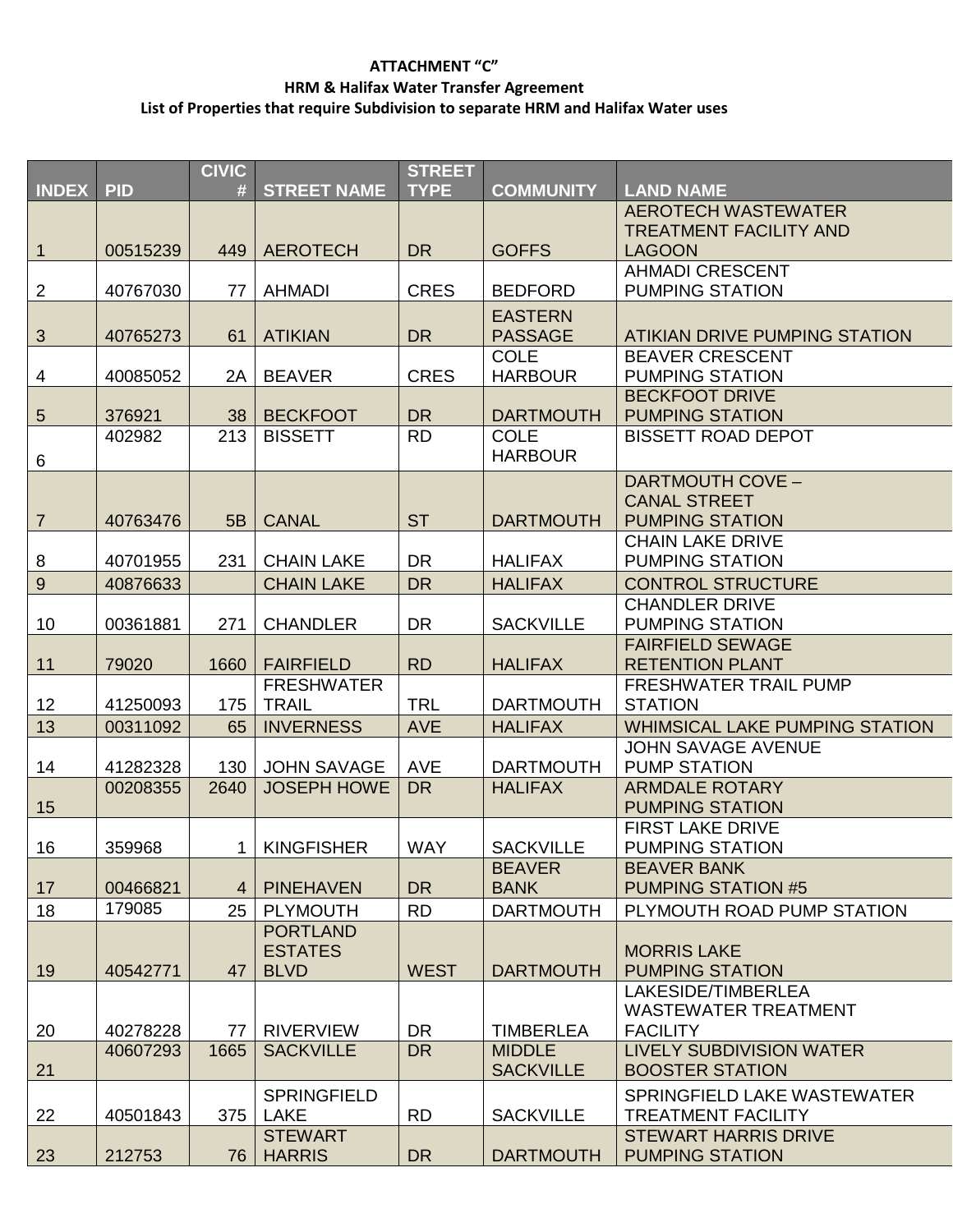### **ATTACHMENT "C" HRM & Halifax Water Transfer Agreement List of Properties that require Subdivision to separate HRM and Halifax Water uses**

| 24 | 40655714 |                 | 16   THORNCREST   | <b>CRT</b> | EASTERN<br>PASSAGE | <b>THORNCREST COURT</b><br><b>PUMPING STATION</b>                               |
|----|----------|-----------------|-------------------|------------|--------------------|---------------------------------------------------------------------------------|
| 25 | 190298   |                 | <b>VALLEYFORD</b> | <b>AVE</b> | <b>DARTMOUTH</b>   | <b>IRA SETTLE PARK</b><br><b>PUMPING STATION</b>                                |
| 26 | 502310   | 12 <sub>1</sub> | <b>WELLINGTON</b> | <b>DR</b>  | <b>WELLINGTON</b>  | <b>WELLINGTON SUBDIVISION</b><br><b>WASTEWATER TREATMENT</b><br><b>FACILITY</b> |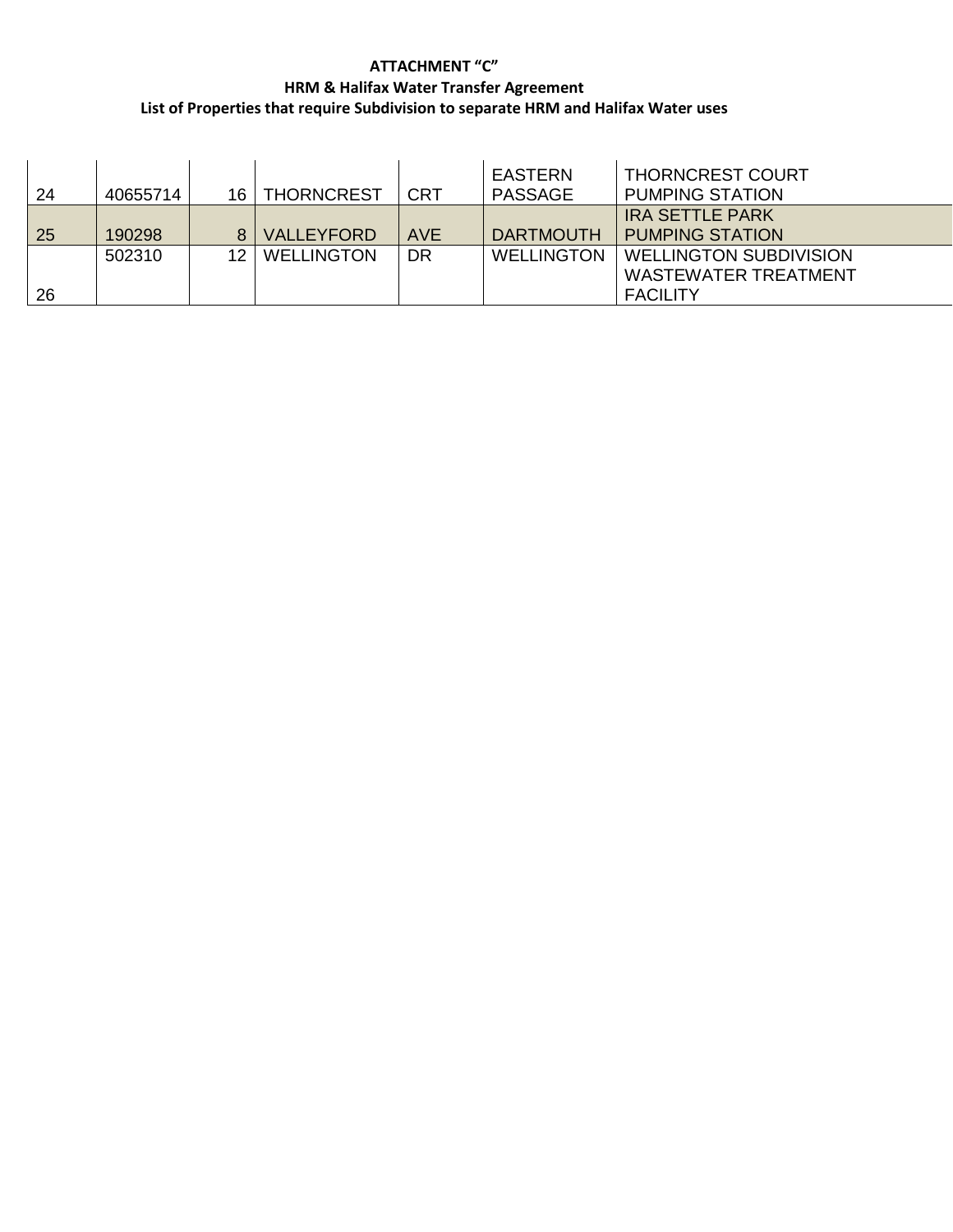# ATTACHMENT "D"

# HRM & Halifax Water Transfer Agreement

### List of Properties that will have a Grant of Easement for Halifax Water use of Property

| <b>INDEX</b>            | <b>PID</b> | <b>CIVIC</b><br># | <b>STREET NAME</b>            | <b>STREET</b><br><b>TYPE</b> | <b>COMMUNITY</b>                 | <b>LAND NAME</b>                                                                               |
|-------------------------|------------|-------------------|-------------------------------|------------------------------|----------------------------------|------------------------------------------------------------------------------------------------|
| $\overline{1}$          | 359588     | 67                | <b>CHANDLER</b>               | <b>DR</b>                    | <b>LOWER</b><br><b>SACKVILLE</b> | <b>MOWATT CRES PUMP STATION</b>                                                                |
| $\overline{2}$          | 40438822   | 28                | <b>SALMON</b><br><b>RIVER</b> | <b>TERR</b>                  | <b>BEDFORD</b>                   | STORM WATER MAIN AND OUTFALL                                                                   |
| $\mathfrak{S}$          | 40438798   | 29                | <b>SALMON</b><br><b>RIVER</b> | <b>TERR</b>                  | <b>BEDFORD</b>                   | <b>STORM WATER MAIN</b>                                                                        |
| $\overline{\mathbf{4}}$ | 40533895   | 23                | <b>KISSOCK</b>                | <b>CRT</b>                   | <b>BEDFORD</b>                   | STORM WATER MAIN SANITARY MAIN                                                                 |
| $5\phantom{.}$          | 40438814   | 120               | <b>ACADIA MILL</b>            | <b>DR</b>                    | <b>BEDFORD</b>                   | STORM WATER MAIN SANITARY MAIN                                                                 |
| $\,6$                   | 486951     |                   | <b>CRESTFIELD</b>             | <b>DR</b>                    | <b>HAMMONDS</b><br><b>PLAINS</b> | UPLANDS PARK STORM WATER AND SANITARY<br><b>INFRASTRUCTURE</b>                                 |
| $\overline{7}$          | 40471559   | 61                | <b>JUDY ANNE</b>              | <b>CRT</b>                   | <b>LOWER</b><br><b>SACKVILLE</b> | <b>JUDY ANNE CRT PUMP STATION</b>                                                              |
| 8                       | 40256810   | 407               | <b>LOCKVIEW</b>               | <b>RD</b>                    | <b>FALL RIVER</b>                | FALL RIVER PUMP STATION #4                                                                     |
| $\boldsymbol{9}$        | 407262     |                   | <b>BEAUFORT</b>               | <b>DR</b>                    | <b>COLE</b><br><b>HARBOUR</b>    | STORM WATER MAINS, BERM AND OUTFALLS<br><b>AND SANITARY MAINS</b>                              |
| 10                      | 40519597   |                   | <b>BEAUFORT</b>               | <b>DR</b>                    | <b>COLE</b><br><b>HARBOUR</b>    | STORM WATER MAIN AND SANITARY MAIN                                                             |
| 11                      | 40105603   | 78                | <b>SHOREVIEW</b>              | <b>DR</b>                    | <b>BEDFORD</b>                   | STORM WATER RETENTION POND STORM<br><b>WATER INFRASTRUCTURE</b><br>AND SANITARY INFRASTRUCTURE |
| 12                      | 431031     | 16 &<br>20        | <b>SHIPYARD</b>               | <b>RD</b>                    | <b>BEDFORD</b>                   | BEDFORD LION'S PARK & LION'S CLUB PUMP<br><b>STATIONS AND</b><br><b>STORM WATER MAINS</b>      |
| 13                      | 251827     | 28                | <b>ARMSHORE</b>               | <b>DR</b>                    | <b>HALIFAX</b>                   | <b>REGATTA POINT PUMP STATION AND</b><br><b>SANITARY MAINS AND</b><br><b>STORM WATER MAINS</b> |
| 14                      | 41024894   | 63                | <b>SOUTH RIDGE</b>            | <b>CIR</b>                   | <b>DARTMOUTH</b>                 | SOUTH RIDGE CIRCLE STORM WATER AND<br>SANITARY INFRASTRUCTURE                                  |
| 15                      | 40661753   | 30                | <b>ARGUS</b>                  | <b>DR</b>                    | <b>DARTMOUTH</b>                 | ARGUS DR STORM AND SANITARY MAINS                                                              |
| 16                      | 41272816   |                   | <b>CANNON</b>                 | <b>TERR</b>                  | <b>DARTMOUTH</b>                 | CANNON TERR STORM AND SANITARY MAINS                                                           |
| 17                      | 300145     | 33                | <b>CRESCENT</b>               | <b>AVE</b>                   | <b>HALIFAX</b>                   | <b>CRESCENT DRIVE PUMPING STATION</b>                                                          |
| 18                      | 40604811   | 1180              | <b>COLE</b><br><b>HARBOUR</b> | <b>RD</b>                    | <b>COLE</b><br><b>HARBOUR</b>    | COLE HARBOUR ROAD/ASHGROVE PUMPING<br><b>STATION</b>                                           |
| 19                      | 40876567   |                   | <b>SUSIE LAKE</b>             | <b>CRES</b>                  | <b>HALIFAX</b>                   | STORMWATER CONTROL STRUCTURE AND<br><b>BERM</b>                                                |
| 20                      | 40049850   |                   | <b>SUSIE LAKE</b>             | <b>CRES</b>                  | <b>HALIFAX</b>                   | STORMWATER CONTROL STRUCTURE AND<br><b>BERM</b>                                                |
| 21                      | 41174749   |                   | <b>ATIKIAN</b>                | <b>DR</b>                    | <b>DARTMOUTH</b>                 | STORM WATER INFRASTRUCTURE                                                                     |
| 22                      | 41235052   |                   | <b>TRANSOM</b>                | <b>DR</b>                    | <b>HALIFAX</b>                   | ROYALE HEMLOCK STORM POND                                                                      |
| 23                      | 40694754   |                   | <b>PARKLAND</b>               | DR.                          | <b>HALIFAX</b>                   | PARKLAND DR STORM WATER<br><b>INFRASTRUCTURE - NOT HRM PARK RELATED</b>                        |
| 24                      | 40866469   | 445               | PARKLAND                      | <b>DR</b>                    | <b>HALIFAX</b>                   | PARKLAND DR STORM INFRASTRUCTURE<br><b>ONLY - NOT FISH LADDERS</b>                             |
| 25                      | 336057     | 66                | <b>GLENFOREST</b>             | <b>DR</b>                    | <b>HALIFAX</b>                   | <b>GLENFOREST PARK STORM WATER</b><br><b>INFRASTRUCTURE AND</b><br><b>WATER INFRASTRUCTURE</b> |
| 26                      | 40832693   | 590               | PARKLAND                      | <b>DR</b>                    | <b>HALIFAX</b>                   | <b>GLENBOURNE ESTATES STORM WATER</b><br><b>INFRASTRUCTURE</b>                                 |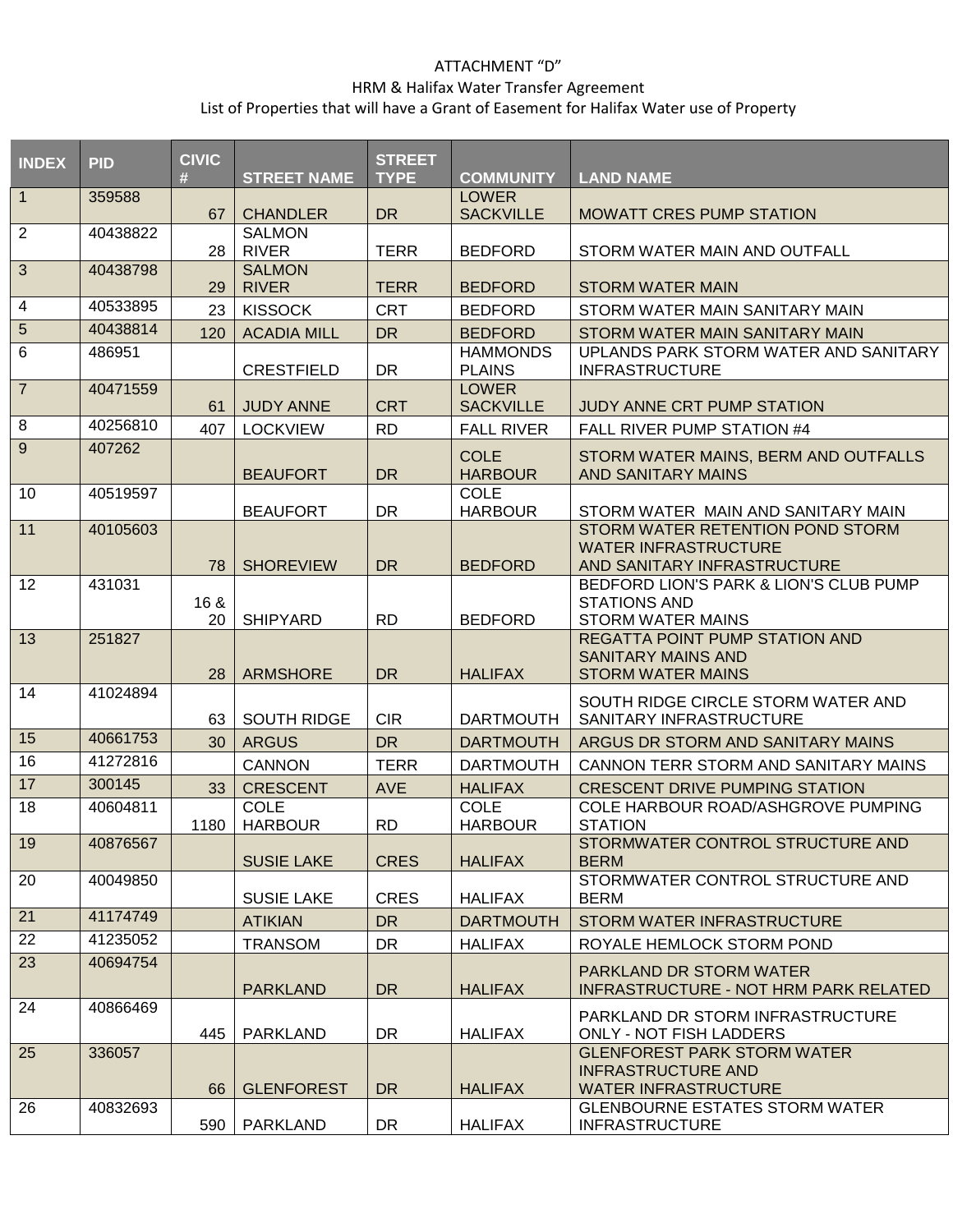# ATTACHMENT "D"

### HRM & Halifax Water Transfer Agreement

List of Properties that will have a Grant of Easement for Halifax Water use of Property

| <b>INDEX</b> | <b>PID</b> | <b>CIVIC</b>    |                                | <b>STREET</b> |                                  |                                                                      |
|--------------|------------|-----------------|--------------------------------|---------------|----------------------------------|----------------------------------------------------------------------|
|              |            | #               | <b>STREET NAME</b>             | <b>TYPE</b>   | <b>COMMUNITY</b>                 | <b>LAND NAME</b>                                                     |
| 27           |            |                 |                                |               |                                  | STORMWATER MAIN ONLY - NOT RETENTION<br><b>AREA</b>                  |
|              | 40635401   |                 | <b>TAMARACK</b>                | <b>DR</b>     | <b>HALIFAX</b>                   | (NSTIR'S RESPONSIBILITY)                                             |
| 28           |            |                 |                                |               |                                  | <b>TRANSOM DR STORM WATER</b>                                        |
|              | 41234865   | 46              | <b>TRANSOM</b>                 | <b>DR</b>     | <b>HALIFAX</b>                   | <b>INFRASTRUCTURE</b>                                                |
| 29           | 40535817   | 171             | <b>GREENWOOD</b>               | <b>AVE</b>    | <b>TIMBERLEA</b>                 | <b>GREENWOOD PUMP STATION</b>                                        |
| 30           |            |                 |                                |               | <b>LOWER</b>                     |                                                                      |
|              | 40279739   |                 | <b>RIDGE</b>                   | <b>AVE</b>    | <b>SACKVILLE</b>                 | STORM AND SANITARY INFRASTRUCTURE                                    |
| 31           | 601377     | 14              | <b>EAGLE</b>                   | <b>LANE</b>   | <b>COLE</b><br><b>HARBOUR</b>    | STORM WATER INFRASTRUCTURE                                           |
| 32           |            |                 |                                |               | <b>COLE</b>                      | STORM WATER AND SANITARY                                             |
|              | 601369     |                 | <b>CHASWOOD</b>                | DR.           | <b>HARBOUR</b>                   | <b>INFRASTRUCTURE</b>                                                |
| 33           |            |                 | <b>HERRING</b>                 |               |                                  |                                                                      |
|              | 252445     |                 | <b>COVE</b>                    | <b>RD</b>     | <b>HALIFAX</b>                   | STORM WATER INFRASTRUCTURE                                           |
| 34           | 40343378   |                 | <b>ROCKCLIFFE</b>              | <b>ST</b>     | <b>HALIFAX</b>                   | WATER AND WASTEWATER AND SANITARY<br><b>INFRASTRUCTURE</b>           |
| 35           | 40026734   | 72              | <b>GOVERNORS</b>               | <b>DR</b>     | <b>TIMBERLEA</b>                 | <b>GOVERNORS GLEN LIFT STATION</b>                                   |
|              |            |                 | <b>LAKE</b>                    |               |                                  |                                                                      |
| 36           |            |                 | AVENUE DU                      |               |                                  |                                                                      |
|              | 40686743   |                 | <b>PORTAGE</b>                 |               | <b>DARTMOUTH</b>                 | SANITARY MAIN ONLY                                                   |
| 37           |            |                 | <b>AVENUE DU</b>               |               |                                  |                                                                      |
| 38           | 40878878   |                 | <b>PORTAGE</b>                 |               | <b>DARTMOUTH</b>                 | <b>SANITARY MAIN ONLY</b><br>OATHILL LAKE PARK ACCESS AND SANITARY   |
|              | 40255788   | 38              | <b>BECKFOOT</b>                | <b>DR</b>     | <b>DARTMOUTH</b>                 | <b>INFRASTRUCTURE</b>                                                |
| 39           |            |                 | <b>LANGDON</b>                 |               |                                  |                                                                      |
|              | 40080590   |                 | <b>PARK</b>                    |               | <b>DARTMOUTH</b>                 | STORM WATER INFRASTRUCTURE                                           |
| 40           |            |                 | <b>LANGDON</b>                 |               |                                  |                                                                      |
|              | 40947632   |                 | <b>PARK</b>                    |               | <b>DARTMOUTH</b>                 | STORM WATER INFRASTRUCTURE ACCESS                                    |
| 41           | 40947194   |                 | <b>LANGDON</b><br><b>PARK</b>  |               | <b>DARTMOUTH</b>                 | STORM WATER INFRASTRUCTURE ACCESS                                    |
| 42           | 41188038   | 36              | <b>BEACHSTONE</b>              | <b>DR</b>     | <b>HALIFAX</b>                   | STORM WATER INFRASTRUCTURE - BERM AND                                |
|              |            |                 |                                |               |                                  | <b>OUTLET PIPE</b>                                                   |
| 43           | 41247479   |                 | <b>GEMSTONE</b>                | <b>CRT</b>    | <b>HALIFAX</b>                   | STORM WATER INFRASTRUCTURE - BERM AND                                |
|              |            |                 |                                |               |                                  | <b>OUTLET PIPE</b>                                                   |
| 44           | 310342     | 15 <sub>1</sub> | <b>RAVENSCRAIG</b>             | <b>DR</b>     | <b>HALIFAX</b>                   | STORM WATER INFRASTRUCTURE                                           |
| 45           | 00211631   | 68              | <b>WOODLAWN</b>                | RD            | <b>DARTMOUTH</b>                 | STORM WATER INFRASTRUCTURE                                           |
| 46           | 40439812   | 65              | <b>LUCIEN</b>                  | <b>DR</b>     | <b>DARTMOUTH</b>                 | STORM WATER INFRASTRUCTURE                                           |
| 47           |            |                 |                                |               |                                  | STUART HARRIS STORM WATER RETENTION                                  |
|              | 212753     | 76B             | <b>STUART</b><br><b>HARRIS</b> | <b>DR</b>     | <b>DARTMOUTH</b>                 | POND AND STORM WATER<br><b>INFRASTRUCTURE</b>                        |
| 48           |            |                 |                                |               |                                  | STORM WATER AND SANITARY                                             |
|              | 40264905   | 110             | <b>CRANBERRY</b>               | <b>CRES</b>   | <b>DARTMOUTH</b>                 | <b>INFRASTRUCTURE</b>                                                |
| 49           |            |                 |                                |               |                                  | STORM WATER RETENTION POND AND STORM                                 |
|              | 651034     | 7               | <b>GREGORY</b>                 | <b>DR</b>     | <b>DARTMOUTH</b>                 | <b>WATER INFRASTRUCTURE</b>                                          |
| 50           |            |                 |                                |               |                                  |                                                                      |
|              | 00361881   | 271             | <b>CHANDLER</b>                | DR.           | <b>LOWER</b><br><b>SACKVILLE</b> | CHANDLER DRIVE PUMP STATION AND STORM<br><b>WATER INFRASTRUCTURE</b> |
| 51           |            |                 |                                |               |                                  | ATTWOOD CRES PUMP STATION ACCESS                                     |
|              |            |                 |                                |               |                                  | <b>WASTEWATER AND</b>                                                |
|              | 40280166   |                 | <b>ATTWOOD</b>                 | <b>CRES</b>   | <b>DARTMOUTH</b>                 | STORMWATER INFRASTRUCTURE                                            |
| 52           |            |                 |                                |               |                                  | SILVER MAPLE DRIVE PUMPING STATION AND                               |
|              | 40356073   | 34              | <b>RED MAPLE</b>               | <b>DR</b>     | <b>TIMBERLEA</b>                 | <b>STORMWATER</b><br><b>INFRASTRUCTURE</b>                           |
|              |            |                 |                                |               |                                  |                                                                      |